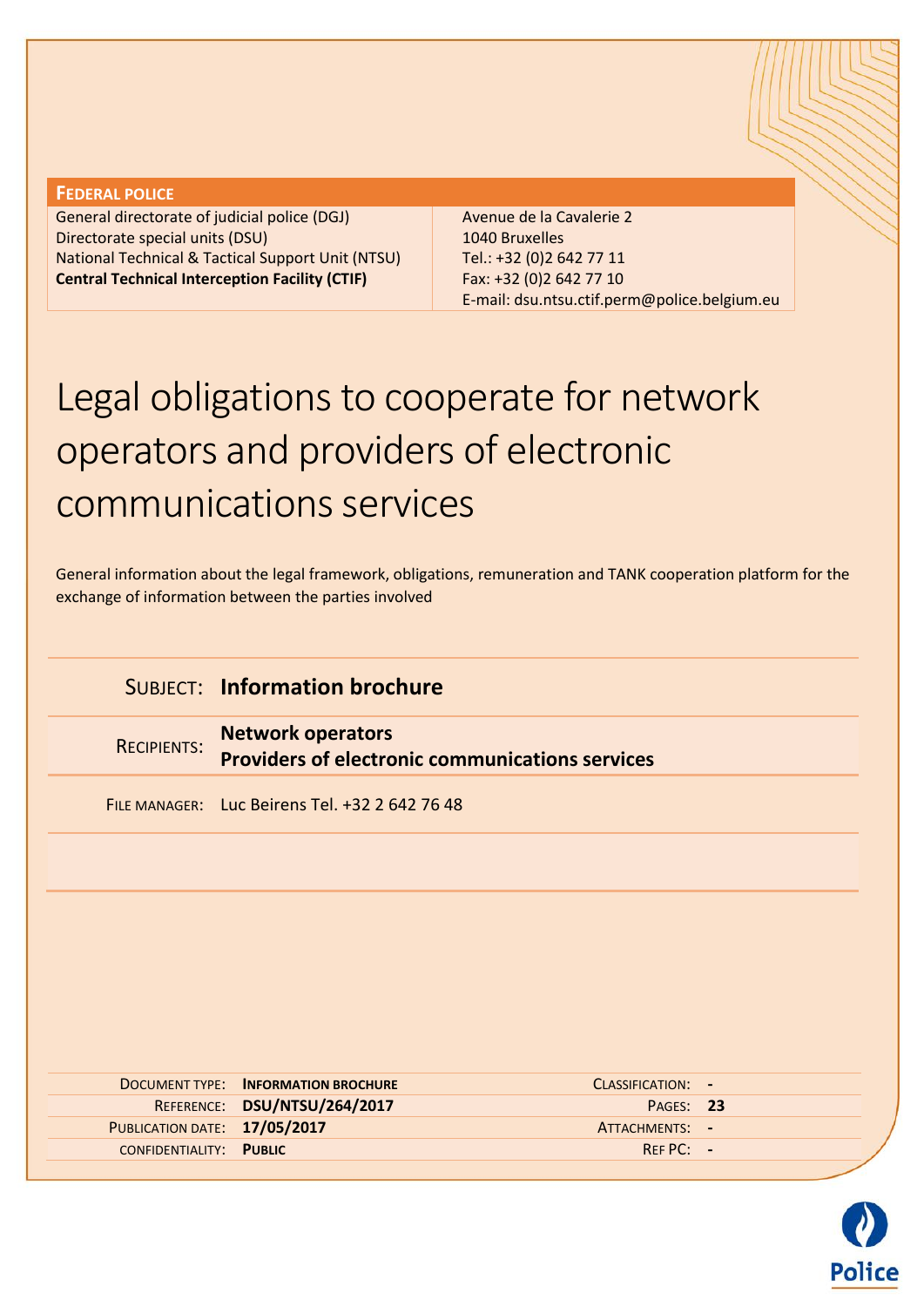# Legal obligations to cooperate for network operators and providers of electronic communications services

General information about legal framework, obligations, remuneration and TANK cooperation platform for the exchange of information between parties involved

## Table of contents

| $\mathbf{1}$   |      |                                                                                 |  |
|----------------|------|---------------------------------------------------------------------------------|--|
| $\overline{2}$ |      |                                                                                 |  |
|                | 2.1  |                                                                                 |  |
|                | 2.2  |                                                                                 |  |
|                | 2.3  |                                                                                 |  |
|                | 2.4  |                                                                                 |  |
|                | 2.5  |                                                                                 |  |
|                | 2.6  | RD Duty to collaborate with the intelligence services warrants provided 8       |  |
|                | 2.7  |                                                                                 |  |
|                | 2.8  |                                                                                 |  |
|                | 2.9  |                                                                                 |  |
|                | 2.10 | Ministerial Decree on buffering and filtering of electronic communications - in |  |
|                |      |                                                                                 |  |
| $\overline{3}$ |      |                                                                                 |  |
|                | 3.1  |                                                                                 |  |
|                | 3.2  |                                                                                 |  |
|                | 3.3  | Providing an internal guideline for cooperation with the authorities  13        |  |
|                | 3.4  |                                                                                 |  |
|                | 3.5  |                                                                                 |  |
|                | 3.6  |                                                                                 |  |
|                | 3.7  |                                                                                 |  |
|                | 3.8  |                                                                                 |  |
|                | 3.9  |                                                                                 |  |
|                | 3.10 | Obligation to provide information about their services and security  14         |  |
|                | 3.11 |                                                                                 |  |
|                | 3.12 |                                                                                 |  |
|                | 3.13 |                                                                                 |  |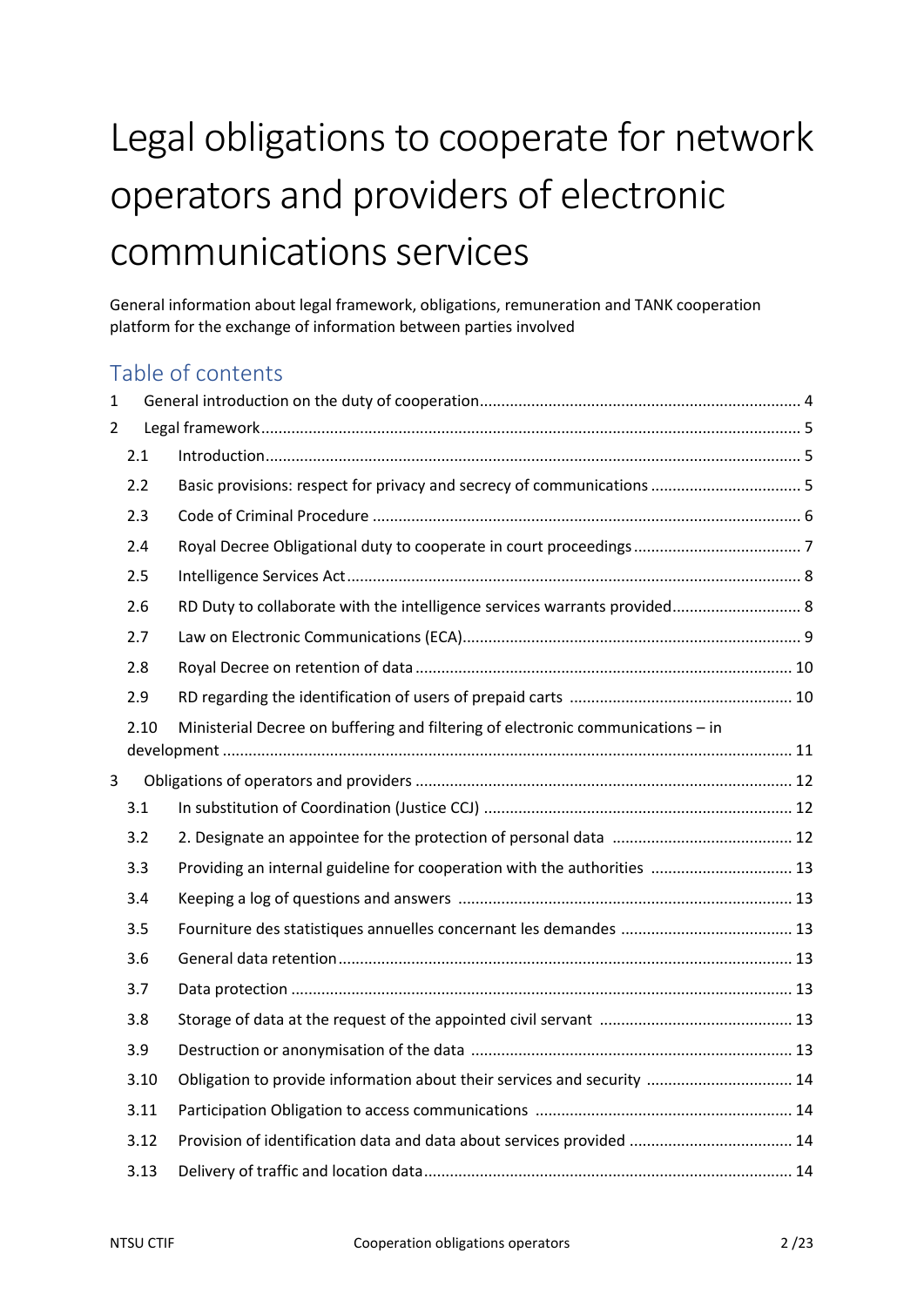|   | 3.14 |                                                                                  |  |
|---|------|----------------------------------------------------------------------------------|--|
|   |      |                                                                                  |  |
|   | 3.15 |                                                                                  |  |
|   | 3.16 |                                                                                  |  |
| 4 |      |                                                                                  |  |
|   | 4.1  | Letting disappear, destroy or modify data for which retention is requested 16    |  |
|   | 4.2  | Non-respect of the obligation to retain data as imposed by the law  16           |  |
|   | 4.3  | Refusal of cooperation or non-cooperation within the requested time 16           |  |
|   | 4.4  |                                                                                  |  |
| 5 |      |                                                                                  |  |
|   | 5.1  | General principles regarding reimbursement of operators and service providers 17 |  |
|   | 5.2  |                                                                                  |  |
|   | 5.3  |                                                                                  |  |
|   | 5.4  |                                                                                  |  |
|   | 5.5  |                                                                                  |  |
|   | 5.6  | The flat rate services reimbursed by an annual fee for large operators 18        |  |
|   | 5.7  |                                                                                  |  |
| 6 |      |                                                                                  |  |
| 7 |      |                                                                                  |  |
| 8 |      |                                                                                  |  |
|   | 8.1  |                                                                                  |  |
|   | 8.2  |                                                                                  |  |
|   | 8.3  |                                                                                  |  |
|   | 8.4  |                                                                                  |  |
|   | 8.5  |                                                                                  |  |
|   | 8.6  |                                                                                  |  |
| 9 |      | Engagement with a view to obtaining an annual flat fee as little operator 23     |  |
|   | 9.1  |                                                                                  |  |
|   | 9.2  |                                                                                  |  |
|   | 9.3  |                                                                                  |  |
|   | 9.4  |                                                                                  |  |
|   | 9.5  |                                                                                  |  |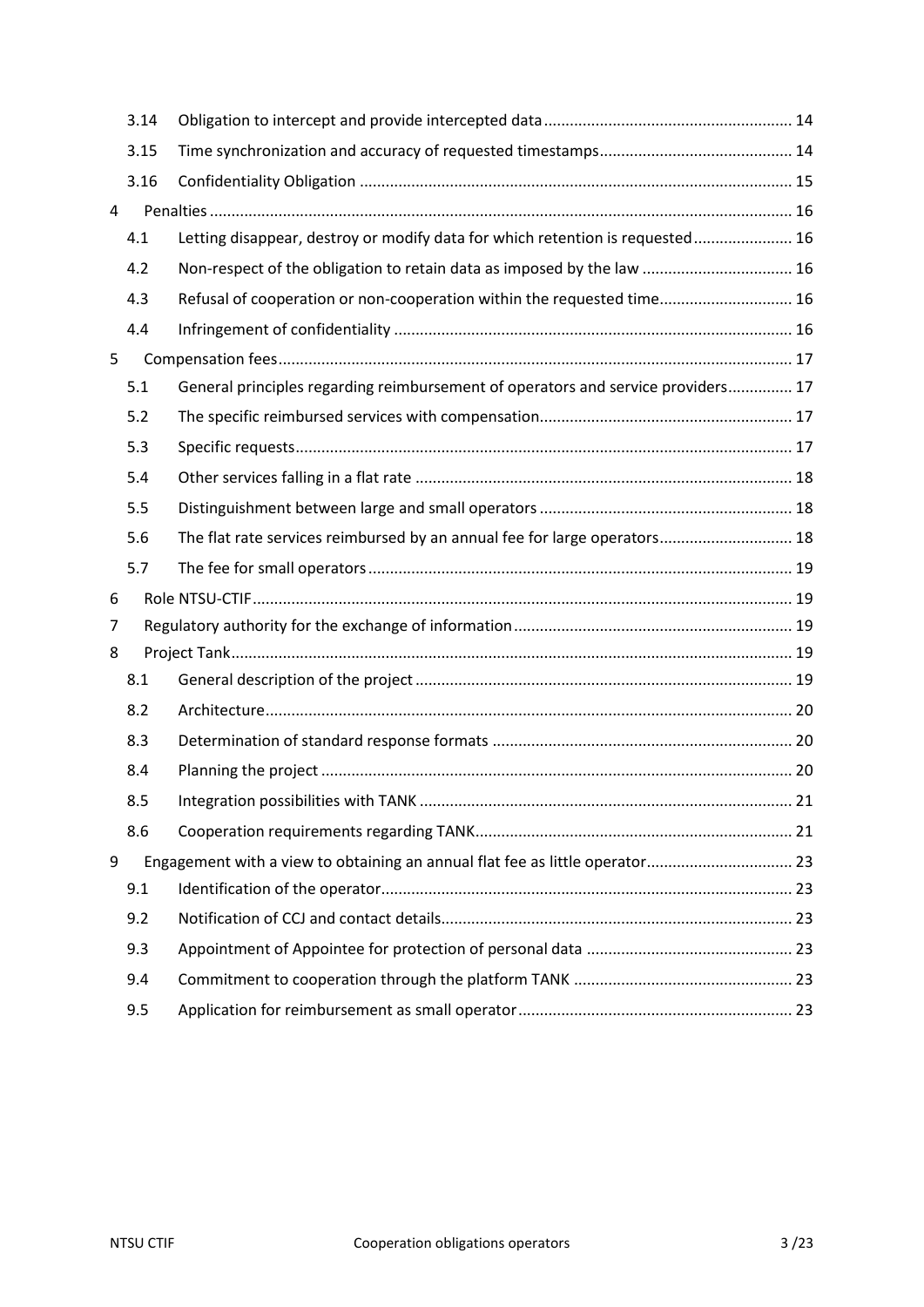# <span id="page-3-0"></span>1 General introduction on the obligation of cooperation

In today's society, where almost everybody uses electronic means of communication and computer systems, it is a necessity for the different authorities to be able to investigate in this "virtual" environment in order to respect the rights of society and citizens and furthermore to detect, identify, and locate suspects and if necessary, obtain or intercept information about their communications.

It is clear that these investigations are not possible without the cooperation of network operators or providers of electronic communications services (hereinafter referred to as "operator" and "service provider").

To this end, the legislature has granted various powers to certain judicial authorities and intelligence services and, on the other hand, imposed various obligations on operators and service providers.

In implementing the statutory provisions, various authorities are involved in formulating this cooperation between governments and operators and service providers. The government strives to make this cooperation as efficient and economical as possible.

For these reasons, the Federal Police's NTSU CTIF Service was identified as a competent intermediary for the exchange of questions and answers between the authorities and operators and service providers for a number of forms of cooperation.

An exchange platform called TANK is currently being developed to automate the data exchange. In the future, connecting to this platform will be a prerequisite for both operators and service providers to be compensated by the government for the co-operation provided. Currently the legal framework requires that operators are obliged to use this platform as soon as it becomes available.

This document aims to provide a brief overview of the legal framework, the powers, the possible requests for assistance, the obligations of operators, penalties, the role of the various authorities, the TANK project, and the demand for engagement as an operator or service provider.

This document does not have the pretence to be complete at all. It is an incentive for anyone who needs to acquire knowledge about cooperation between the government, operators and service providers.

We hope this document may improve cooperation between stakeholders.

Luc Beirens Head of CTIF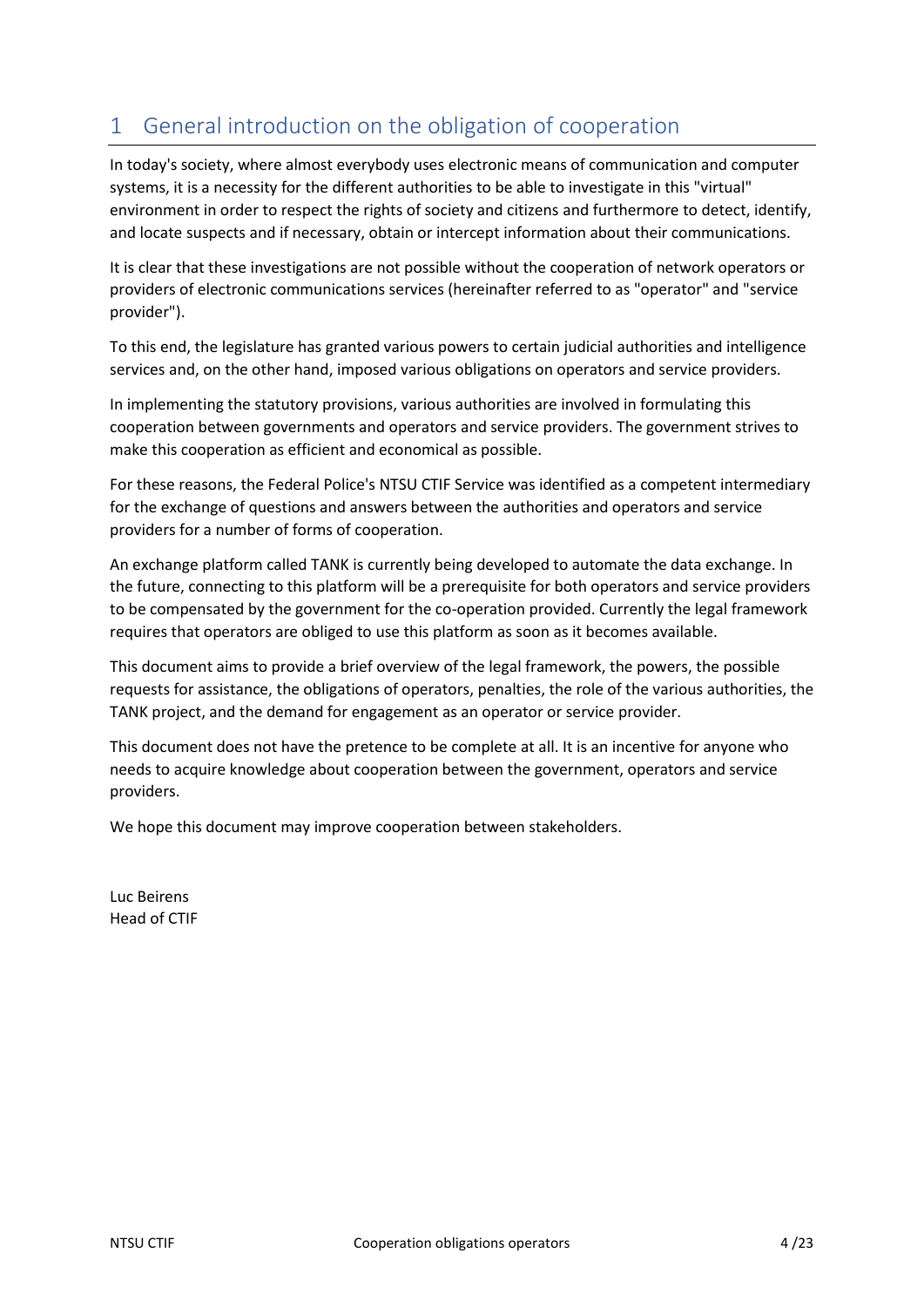# <span id="page-4-0"></span>2 Legal framework

## <span id="page-4-1"></span>2.1 Introduction

The legal framework within which an operator of a network or the electronic communications service provider is held to work with the government is formed by a series of articles spread across various Acts and Royal Decrees (RD).

Below you will find an overview of the most important articles in these Acts and Royal Decrees with a brief description of the content and the competent government that may request this cooperation. An in-depth reading of these articles is necessary for operators and service providers to be able to estimate their full scope.

This overview is also limited to cooperation with judicial authorities and intelligence services. Other authorities also have powers to question operators and service providers, but this document does not go further in detail regarding these authorities.

## <span id="page-4-2"></span>2.2 Basic provisions: respect for privacy and secrecy of communications

The personal and family life of each person is guaranteed by Article 22 of the Constitution and Article 8 of the ECHR (European Convention on Human Rights). Any deviation from this is possible only on the basis of a law. According to national and international case law, the communications of a person under this protection are covered.

The Belgian Criminal Law states in Articles 259bis and 314bis that the interception of private communications is punishable. These articles also stipulate that the preparation of equipment to intercept such communications as well as the use or trading of information obtained from illegal interception are deemed illegal.

The Electronic Communications Act (ECA) further elaborates on the protection of electronic communications in Articles 122 to 127, and states that it is forbidden to learn about the existence of electronic communications, identity and location of the parties involved and of the content of these communications. It is forbidden to keep track of these communications unless they have been anonymized.

However, the ECA also determines the cases and circumstances in which legal principles of the basic principles can be waived. The ECA determines which electronic communications data should be kept and lists the authorities who can retrieve this information.

The Code of Criminal Procedure and the Security and Intelligence Act provide the powers and circumstances under which competent authorities may request electronic communications information, intercept electronic communications or ask the cooperation of an operator or service provider. These Acts require operators or service providers to cooperate with the prosecuting authorities.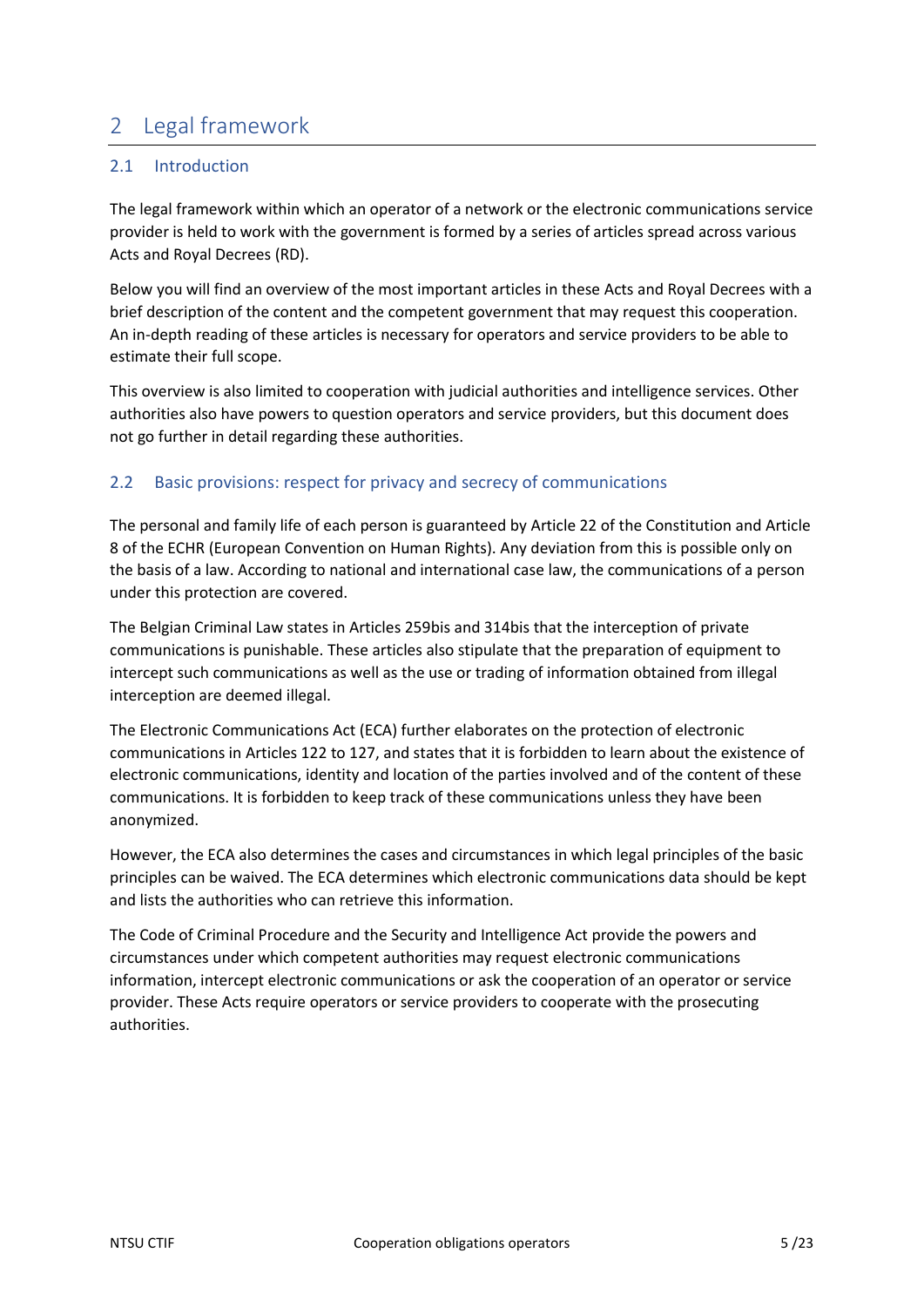## <span id="page-5-0"></span>2.3 Code of Criminal Procedure<sup>1</sup>

| Art.        | <b>Description</b>                        | Competence                               |
|-------------|-------------------------------------------|------------------------------------------|
| 39ter       | Conservation of designated data           | Criminal investigation officer           |
| 39quater §2 | Conservation of specified data on         | police service designated by his Majesty |
|             | demand from a foreign government          |                                          |
| 46bis       | Retrieval of data about                   | Crown prosecutor                         |
|             | · Identification of users / devices       | Directly or via                          |
|             | · Information of services                 | a police service designated by his       |
|             |                                           | Majesty                                  |
| 88bis       | Retrieval of                              | Research Judge                           |
|             | Traffic and location data                 | State Attorney in certain cases          |
|             | Both historical and real time             | Directly or via                          |
|             |                                           | a police service designated by his       |
|             |                                           | Majesty                                  |
| 90ter       | Intercepting communications               | Investigating judge                      |
| 90quater §2 |                                           | State Attorney in certain cases          |
|             |                                           | Directly or via                          |
|             |                                           | a police service designated by his       |
|             |                                           | Majesty                                  |
| 90ter       | Provide information / cooperation to      | Investigating judge                      |
| 90quater §4 | gain access to communications or          | State Attorney in certain cases          |
|             | systems                                   | Directly or via                          |
|             |                                           | a police service designated by his       |
|             |                                           | Majesty                                  |
| 464/13      | Cf. Art. 46bis but then in the context of | Judge who keeps track of execution of    |
|             | a criminal investigation                  | punishments                              |
| 464/25      | Cf. Art. 88bis but then in the context of | Judge who keeps track of execution of    |
|             | a criminal investigation                  | punishments                              |
| 464/26      | Cf. Art. 90ter but then in the context of | Judge who keeps track of execution of    |
|             | a criminal investigation                  | punishments                              |

nder<br>1 [http://www.ejustice.just.fgov.be/cgi\\_loi/change\\_lg.pl?language=nl&la=N&cn=1808111730&table\\_name=wet](http://www.ejustice.just.fgov.be/cgi_loi/change_lg.pl?language=nl&la=N&cn=1808111730&table_name=wet) (for investigations and judicial investigations)

[http://www.ejustice.just.fgov.be/cgi\\_loi/change\\_lg.pl?language=nl&la=N&cn=1808121230&table\\_name=wet](http://www.ejustice.just.fgov.be/cgi_loi/change_lg.pl?language=nl&la=N&cn=1808121230&table_name=wet) (for criminal investigations)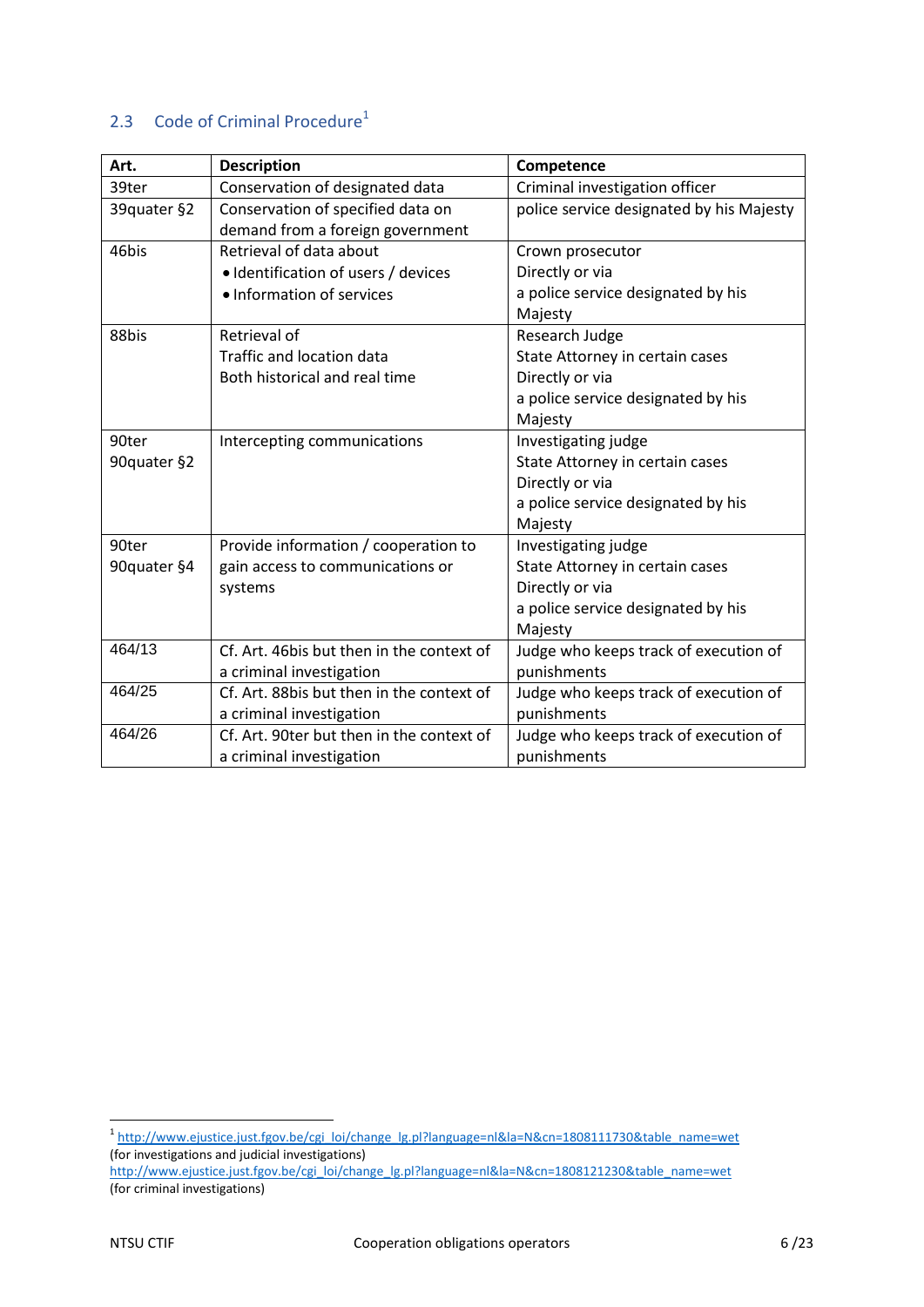## <span id="page-6-0"></span>2.4 Royal Decree obligation to cooperate in court proceedings

RD 9 JANUARY 2003 - Royal Decree: Terms and provisions for the legal obligation to cooperate in legal warrants relating to electronic communications<sup>2</sup>

| Art.               | Description                                                                       |
|--------------------|-----------------------------------------------------------------------------------|
| $\mathbf{1}$       | <b>Definitions</b>                                                                |
| $\overline{2}$     | Obligation of CCJ based on Belgian territory                                      |
|                    | Possibility to have a shared CCJ (Collaboration Cell Justice)                     |
|                    | Security Clearance CCJ members                                                    |
|                    | Permanent availability CCJ                                                        |
|                    | Notice of information (and amendments thereto) regarding CCJ and members of       |
|                    | <b>BIPT</b>                                                                       |
|                    | Obligation to protect information CCJ and ensure confidentiality                  |
| 3                  | Collaboration regarding identifications Article 46bis - appointment NTSU CTIF     |
|                    | Powers of NTSU CTIF to access customer data                                       |
|                    | Powers of NTSU CTIF to control this data transfer                                 |
| 4                  | Collaboration regarding access to traffic and localization data - in real time or |
|                    | historical                                                                        |
|                    | Timeframe in which to respond to a question                                       |
|                    | Power of government to regulate format and transfer mode                          |
| 5                  | Co-operation for interception of electronic communications                        |
|                    | Indication NTSU CTIF as a central service intercepting communication              |
| 6                  | Obligation to meet government requests                                            |
|                    | Quality requirements of transmitted data: Correlatable, in clear language         |
|                    | Real-time forwarding in a secure manner                                           |
|                    | To respect ETSI and 3GPP standards - authority of the government to choose        |
|                    | options                                                                           |
| 8                  | Obligation to time synchronization of operator systems                            |
|                    | Accuracy of notified times                                                        |
| 10                 | Provisions concerning investment, exploitation and maintenance costs              |
|                    | Reference to attachment for fees                                                  |
| 10bis              | Authorization of government to determine format and transfer method               |
|                    | Obligation to provide information if electronic exchange is not possible          |
| <b>Attachments</b> | Information on cooperation fees                                                   |
|                    | Definitions: Query / Query Criterion / Specific Request                           |
|                    | Fees for performance                                                              |
|                    | Annual fee                                                                        |
|                    | Reaction possibility when requesting accumulation                                 |

 2 [http://www.ejustice.just.fgov.be/cgi\\_loi/change\\_lg.pl?language=fr&la=F&cn=2003010942&table\\_name=loi](http://www.ejustice.just.fgov.be/cgi_loi/change_lg.pl?language=fr&la=F&cn=2003010942&table_name=loi)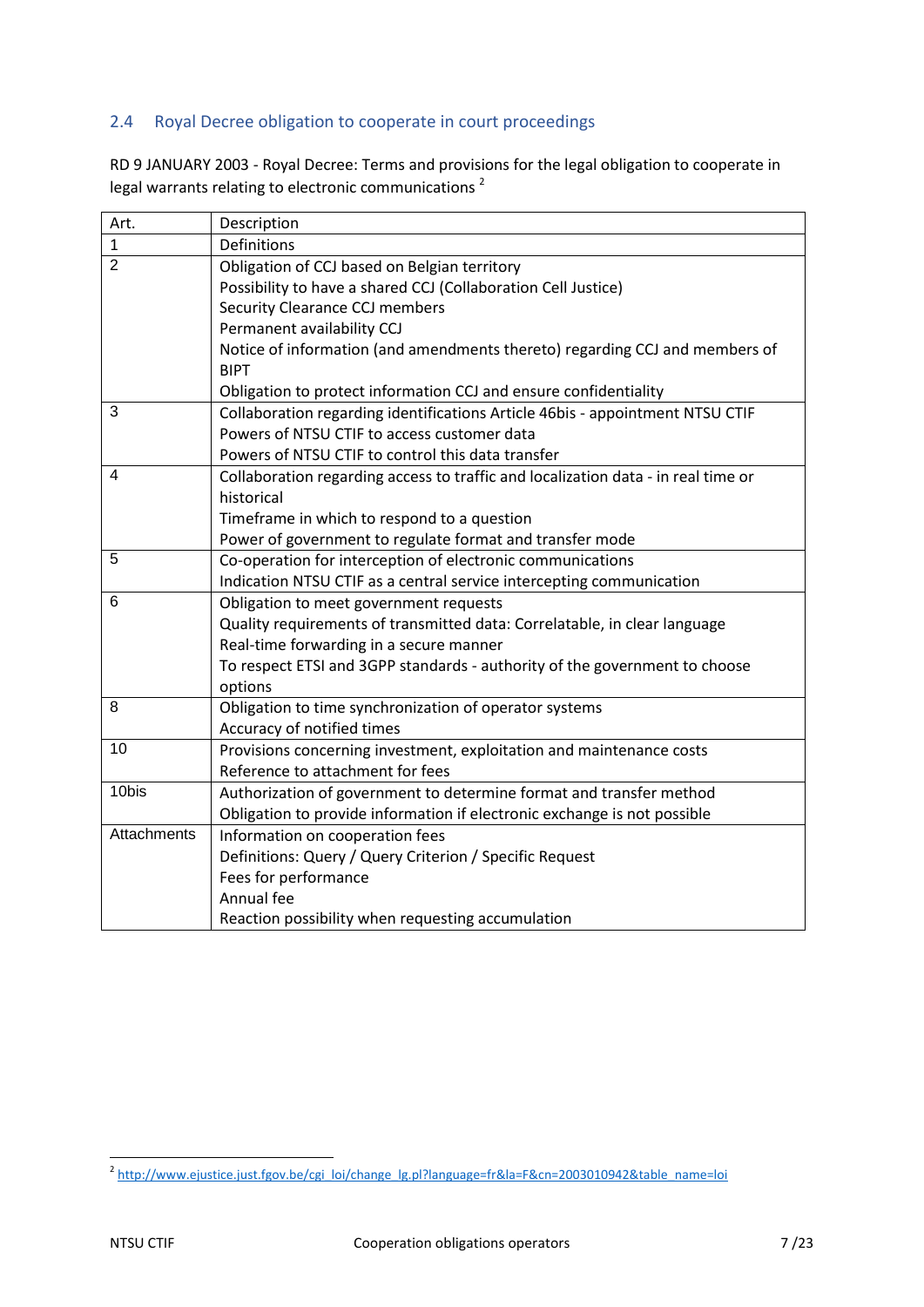## <span id="page-7-0"></span>2.5 Intelligence Services Act

| Art.  | Description                         | Competence                              |
|-------|-------------------------------------|-----------------------------------------|
| 18/7  | Retrieval of data about             | Head of service of Intelligence Service |
|       | • Identification of users / devices | Information Officer in certain cases    |
|       | • Information of services           |                                         |
| 18/8  | Retrieval of                        | Head of service of Intelligence Service |
|       | Traffic and location data           | Information Officer in certain cases    |
|       | Both historical and real time       |                                         |
| 18/17 | Interception of communications      | Head of service of Intelligence Service |
|       |                                     | after agreement by BIM (Special         |
|       |                                     | Intelligence Methods) committee         |

Act of 30 November 1998 - Act regulating the intelligence and security services<sup>3</sup>

## <span id="page-7-1"></span>2.6 RD Duty to collaborate with warrants provided by the intelligence services

RD 12 OCTOBER 2010 - Royal Decree on the arrangements for the legal obligation (warrant-based) to cooperate with the intelligence and security services relating to electronic communications<sup>4</sup>

| Art            | Description                                                                     |
|----------------|---------------------------------------------------------------------------------|
| $\mathbf{1}$   | Definitions                                                                     |
| $\overline{2}$ | Obligation of CCJ based on Belgian territory                                    |
|                | Possibility to have a shared CCJ                                                |
|                | Security Clearance CCJ members                                                  |
|                | Permanent availability CCJ                                                      |
|                | Notice of information (and changes thereto) regarding CCJ and members to BIPT   |
|                | Obligation to protect information CCJ and ensure confidentiality                |
| 3              | Participation for identifications Art. 18/7                                     |
|                | Jurisdiction of intelligence services to access to customer data                |
|                | Jurisdiction of intelligence services to regulate this data                     |
| 4              | Participation traffic and localization data - in real time or historical        |
|                | Timeframe in which to respond to a question                                     |
|                | Power of government to regulate format and transfer mode                        |
| 5              | Cooperation for interception of electronic communications                       |
|                | Designation of a network connection point determined by head of service         |
|                | intelligence service                                                            |
| 6              | Power of government to determine format and way of transfer                     |
|                | Obligation to provide information if electronic exchange is not possible        |
| $\overline{7}$ | Provisions relating to investment, exploitation and maintenance costs           |
|                | Reference to attachment of RD obligation of collaboration legal proceedings for |
|                | fees for inquiries by intelligence services                                     |
| 8              | Obligation to meet government requests                                          |
|                | Quality requirements of transmitted data: correlated, in clear language         |
|                | Real-time forwarding in a secure manner                                         |
|                | Respecting ETSI and 3GPP standards - authority of the government to determine   |
|                | options                                                                         |
|                | Obligation of time synchronization of operator systems                          |
|                | Accuracy of transmitted times                                                   |

<sup>3&</sup>lt;br>3 [http://www.ejustice.just.fgov.be/cgi\\_loi/change\\_lg.pl?language=fr&la=F&cn=1998113032&table\\_name=loi](http://www.ejustice.just.fgov.be/cgi_loi/change_lg.pl?language=fr&la=F&cn=1998113032&table_name=loi)<br>4 [http://www.ejustice.just.fgov.be/cgi\\_loi/change\\_lg.pl?language=fr&la=F&cn=2010101212&table\\_name=loi](http://www.ejustice.just.fgov.be/cgi_loi/change_lg.pl?language=fr&la=F&cn=2010101212&table_name=loi)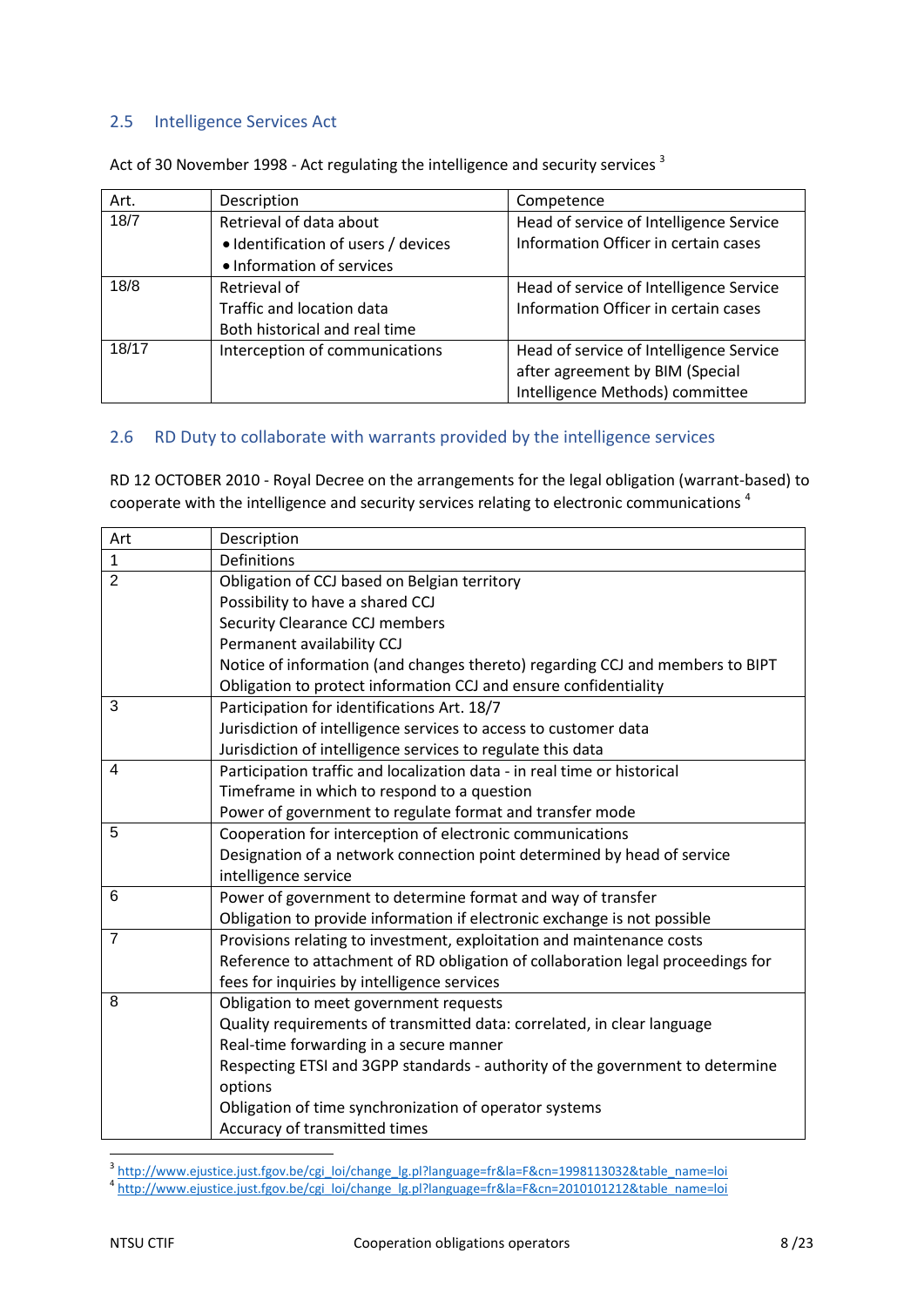## <span id="page-8-0"></span>2.7 Act on Electronic Communications<sup>5</sup> (ECA)

| Art.   | Description                                                                           |
|--------|---------------------------------------------------------------------------------------|
| 122    | Basics of traffic handling (delete / anonymize)                                       |
|        | And exceptions for:                                                                   |
|        | · legal obligation                                                                    |
|        | • billing                                                                             |
|        | • marketing                                                                           |
|        | • fraud detection                                                                     |
| 123    | Basic principles of handling location data and exceptions                             |
| 124    | General Principle of Prohibition of Notice, Identification, Interception, Use of this |
|        | Information                                                                           |
| 125    | Exceptions to Art. 124 and 259bis and 314bis Criminal Code (Interception)             |
|        | If the Act imposes it                                                                 |
|        | • Surveillance on proper operation / execution                                        |
|        | • Aid and emergency services                                                          |
|        | . BIPT, Investigating judge, Crown Prosecutor, Head of Service VSSE, ADIV             |
|        | · Telecom Ombudsman                                                                   |
|        | • Civil Servants of Economics Department                                              |
|        | • Ethics Committee Telecom                                                            |
|        | • Prevent spam / stalking                                                             |
| 126 §1 | General obligation of traffic data retention                                          |
| 126 §2 | Authorities who may request this information                                          |
|        | · Judicial authorities                                                                |
|        | • Information and security services                                                   |
|        | • Emergency services                                                                  |
|        | · Officers BIPT                                                                       |
|        | • Officer Cell Missing Persons (entity of Federal Police)                             |
|        | · Telecom Ombudsman                                                                   |
| 126 §3 | Determination of retention period and reference to RD for data                        |
| 126 §4 | <b>Obligations regarding</b>                                                          |
|        | . Quality Warranty and data protection                                                |
|        | · Security against destruction, alteration, unauthorized access or disclosure         |
|        | • Treatment by members of Coordination cell only                                      |
|        | • Conservation (retention) within the EU                                              |
|        | · Technological protection obligation                                                 |
|        | • Keeping a log of usage of stored data                                               |
| 126/1  | Obligations to abide by the Coordination Cell                                         |
|        | • Establishment of coordination cell                                                  |
|        | · Possibility of common coordination cell                                             |
|        | • Security clearance for members of the coordination cell                             |
|        | • Draw up internal procedure for handling questions                                   |
|        | · Designate a special appointee for protection of personal data                       |
| 127 §1 | Power of government to impose administrative / technical measures regarding           |
|        | user identification                                                                   |
| 127 §2 | Prohibition to replace technology which makes identification / localization /         |

<sup>&</sup>lt;u>-</u><br><sup>5</sup> [http://www.ejustice.just.fgov.be/cgi\\_loi/change\\_lg.pl?language=fr&la=F&cn=2005061332&table\\_name=loi](http://www.ejustice.just.fgov.be/cgi_loi/change_lg.pl?language=fr&la=F&cn=2005061332&table_name=loi)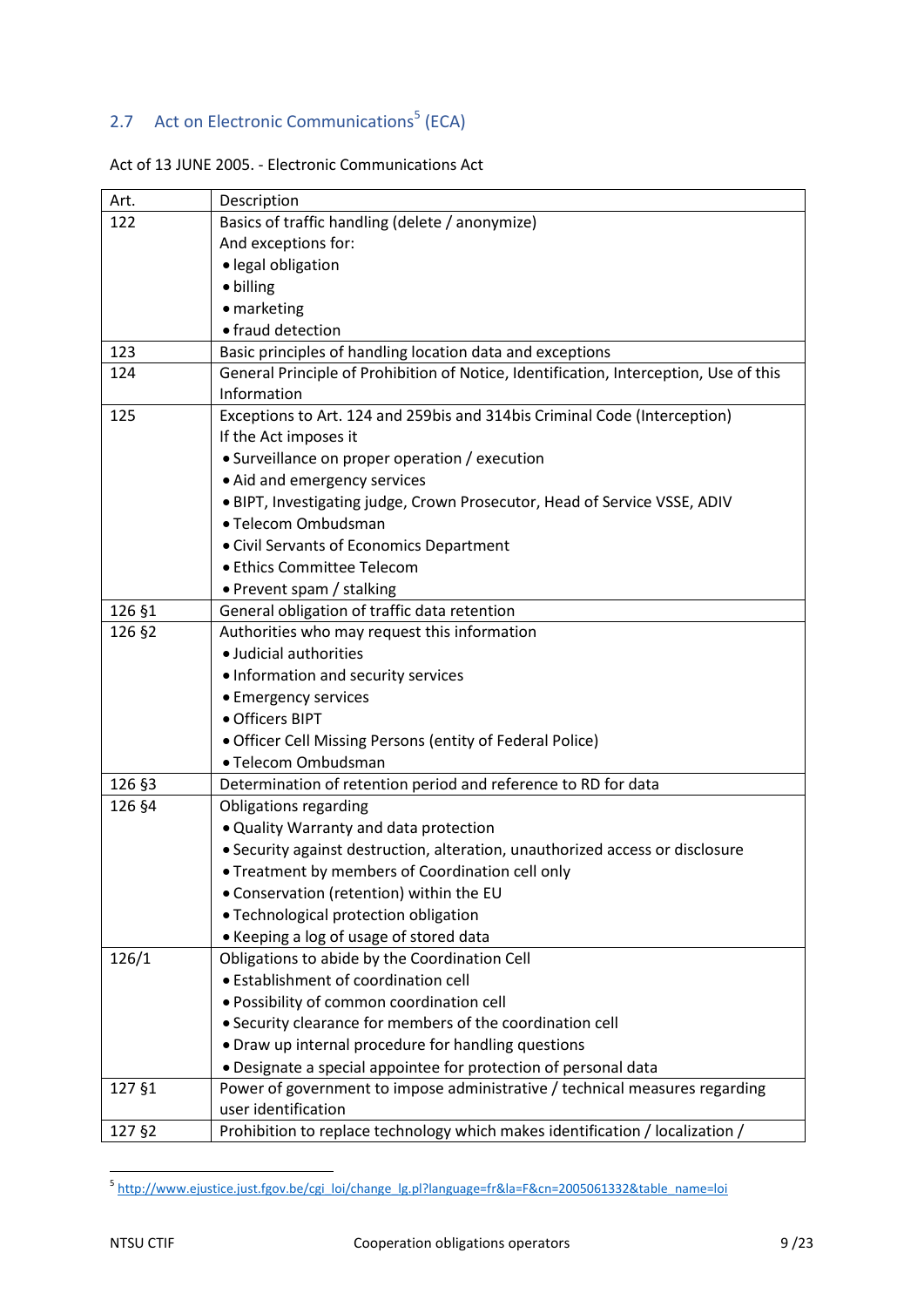|        | interception impossible                           |
|--------|---------------------------------------------------|
| 127 §3 | <b>Obligations for services with prepaid card</b> |

## <span id="page-9-0"></span>2.8 Royal Decree on retention of data<sup>6</sup>

19 SEPTEMBER 2013. – RD concerning execution of Article 126 of the Act of 13 June 2005 on electronic communications

| Art | Description                                                                         |
|-----|-------------------------------------------------------------------------------------|
| 2   | <b>Definitions</b>                                                                  |
| 3   | Concerning fixed telephony: identification information / information on traffic and |
|     | localisation                                                                        |
| 4   | Concerning mobile telephony: identification information / information on traffic    |
|     | and localisation                                                                    |
| 5   | Concerning Internet access: identification information / information on traffic and |
|     | localisation                                                                        |
| 6   | Concerning electronic mail services: identification information / information on    |
|     | traffic and localisation                                                            |
| 7   | Obligations when combining different services required                              |
|     | Time stamp precision / synchronisation                                              |
| 8   | Obligations concerning the responsible for the protection of Privacy-related        |
|     | information                                                                         |
| 9   | Obligation to provide BIPT with statistics                                          |

## <span id="page-9-1"></span>2.9 RD regarding the identification of users of prepaid cards<sup>7</sup>

RD 27 November2016 regarding identification of end-user of public electronic mobile communications services provided by a prepaid card.

| Art.           | Description                                                                           |
|----------------|---------------------------------------------------------------------------------------|
| $\mathbf{1}$   | Application field: Telephone number BE / IMSI BE                                      |
|                | <b>Exclusion of identification: M2M Cards</b>                                         |
| $\overline{2}$ | Definitions: document of identification / method of identification                    |
| $3 - 6$        | Obligations of end user in identification matter and reporting of theft/loss          |
| 7              | Basic principles of obligation of identification                                      |
| 8              | Obligation of deactivation when notified of theft /loss                               |
| 9              | Obligation of verification using valid identification methods                         |
| 10             | Authorisation through lecture / scan / photograph of identity card                    |
| 11             | Obligatory verification that Belgian identity card BE wasn't stolen or was the object |
|                | of fraud                                                                              |
|                | Actions to take when confronted with irregularities                                   |
| 12             | Information that can be retained for the means of identification                      |
| 13             | Obligation to propose at least one valid identification method                        |
| 14             | Terms to physically identify an end user                                              |
| 15             | Terms to identify an end user with the electronic identity card                       |
| 16             | Terms to identify a user with the help of an identification service provider          |

e<br>6 [http://www.ejustice.just.fgov.be/cgi\\_loi/change\\_lg.pl?language=fr&la=F&cn=2013091920&table\\_name=loi](http://www.ejustice.just.fgov.be/cgi_loi/change_lg.pl?language=fr&la=F&cn=2013091920&table_name=loi)<br>7 [http://www.ejustice.just.fgov.be/cgi\\_loi/change\\_lg.pl?language=fr&la=F&cn=2016112703&table\\_name=loi](http://www.ejustice.just.fgov.be/cgi_loi/change_lg.pl?language=fr&la=F&cn=2016112703&table_name=loi)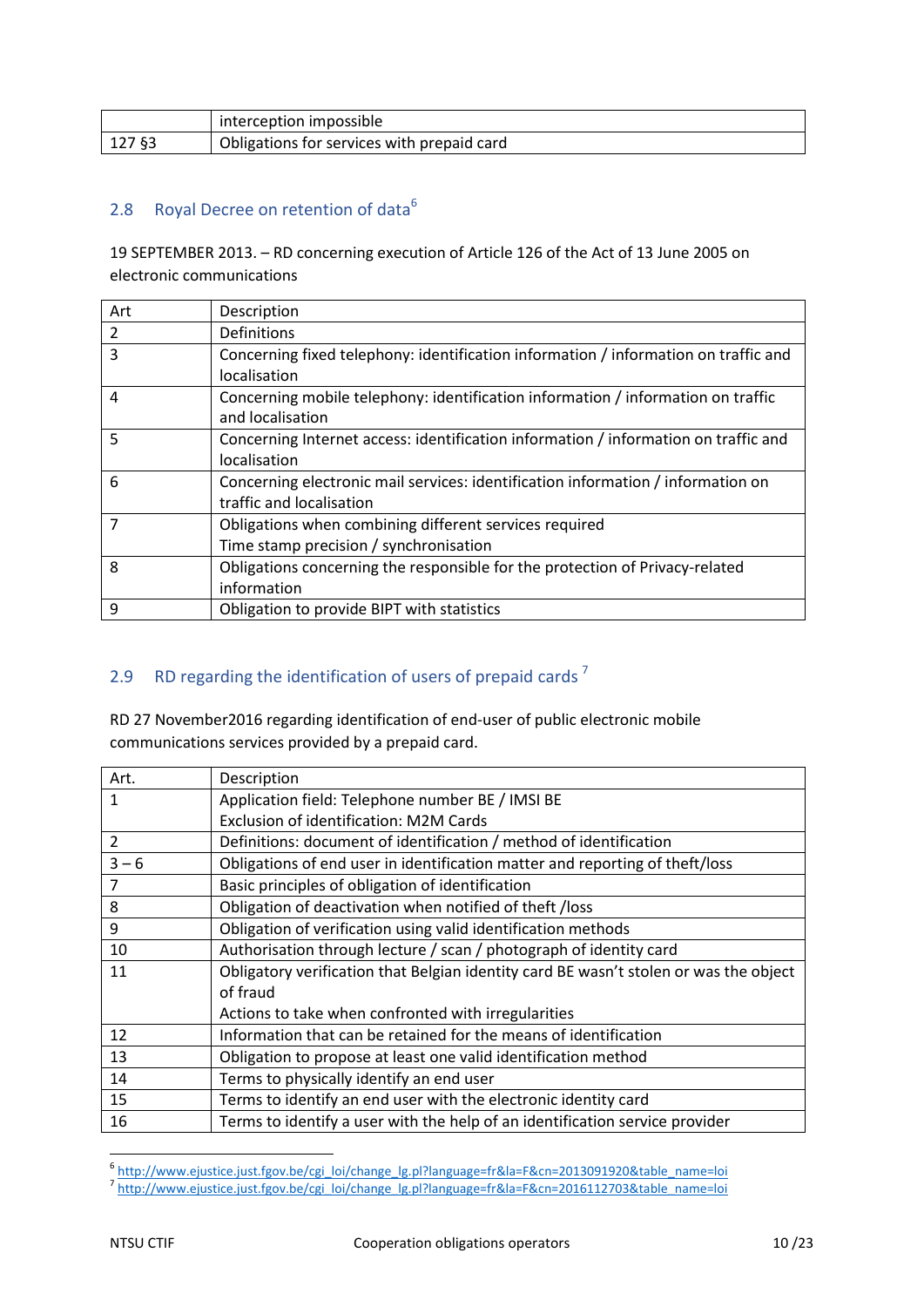| -17 | Terms to identify with the help of an online bank payment         |
|-----|-------------------------------------------------------------------|
| -18 | Terms when extension of product                                   |
| -19 | Terms to identify by means of an electronic communications device |

## <span id="page-10-0"></span>2.10 Ministerial Decree on buffering and filtering of electronic communications – in development

(Project of) Ministerial Decree concerning the execution of Article 6, § 3, sentence two and Article 10bis, sentence two of the RD of 9 January 2003 concerning the terms of compulsory legal collaboration in case of judiciary demands concerning electronic communications

This MD will define the followings terms and conditions:

- The instalment of a buffer capacity by the operators to ensure that in the event of a connection failure between operator and NTSU CTIF, no data will be lost
- Filtering possibilities that an operator has to provide before the data reaches NTSU CTIF. Objective of this filtering is to limit the amount of electronic intercepted data to the strict minimum as requested by the investigating judge.

The MD has already been debated with the concerning players but has yet to be published.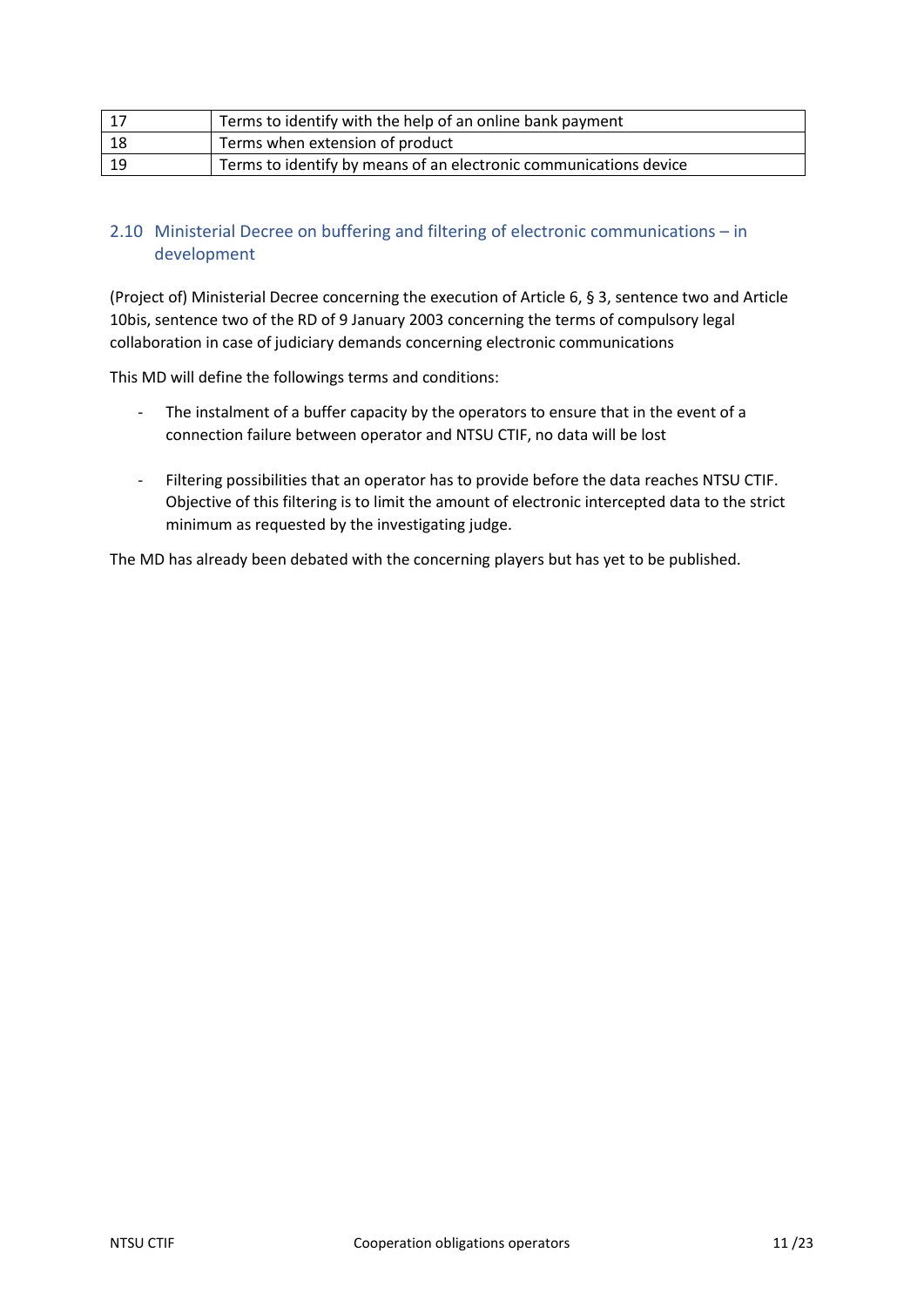# <span id="page-11-0"></span>3 Obligations of operators and providers

From the overview of the various legal provisions, we summarize the most important obligations of operators and service providers together.

## <span id="page-11-1"></span>3.1 In substitution of Coordination (Justice CCJ) $<sup>8</sup>$ </sup>

In order to maximize the confidentiality of the investigations of the competent authorities and the privacy of the certified persons, the legislature has chosen to keep the group of people tasked with these assignments as limited as possible with each operator and service provider.

A coordination cell must be established and the contact details must be communicated to BIPT.

Its personnel must be screened in accordance with the procedure described in Art. 126/1 ECA. The safety clearance should be renewed every 5 years.

The Act allows working with different operators and / or service providers with a common CCJ.

The CCJ must be located on Belgian territory. Quid CCJ for service providers located abroad? Obligation to install a CCJ?

Only the members of the CCJ may be aware of the progress of the warrants and may respond.

Only when it is strictly necessary to respond to the question asked in the warrant, members of a CCJ may be assisted by technicians.

## <span id="page-11-2"></span>3.2 2. Designate an appointee for the protection of personal data  $9$

Given the importance that our society dedicates to protecting privacy, every operator and service provider is obliged to appoint a person responsible for the protection of personal data in his firm.

This appointed person must supervise:

- compliance with legal provisions by the company and the CCJ
- that only statutory data are kept
- that only the competent authorities have access to the data stored
- that security and protective measures are in place

The Act allows working with different operators and / or service providers with a joint special appointee for the protection of personal data.

The contact details of this Appointed Person should be communicated to the Commission for the Protection of Privacy.

**.** 

 $^8$  Art. 126/1, § 1, ECA, Art. 2 RD obligation to cooperate Justice, Art. 2 obligation to cooperate with the intelligence services

 $^9$  Art. 126/1, § 3, ECA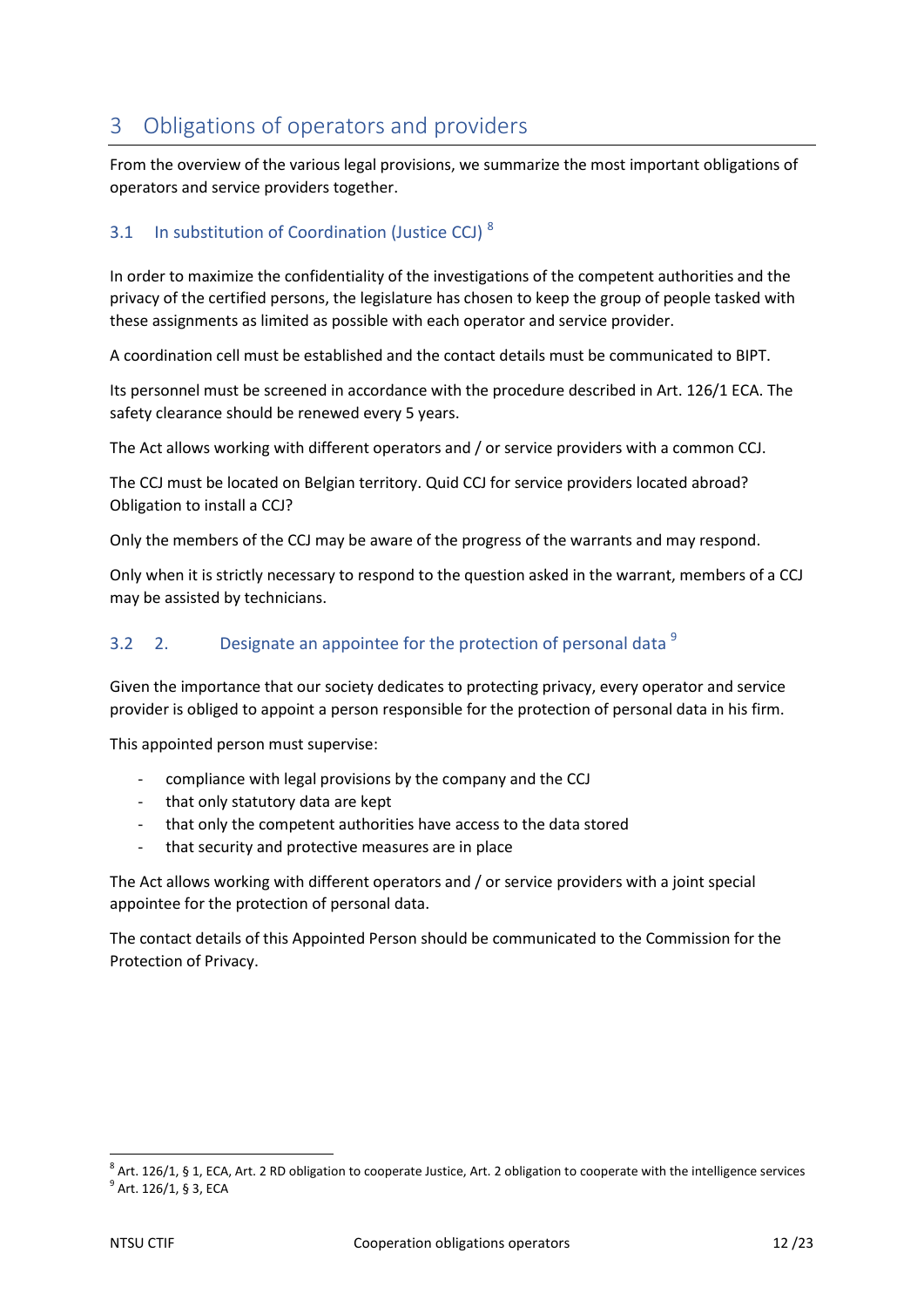## <span id="page-12-0"></span>3.3 Providing an internal guideline for cooperation with the authorities  $^{10}$

Each operator and service provider must provide an internal directive for its CCJ employees and for assistant technicians explaining within which legal framework this assistance is granted, and which obligations and conditions are to be respected.

#### <span id="page-12-1"></span>3.4 Keeping a log of questions and answers  $^{11}$

Each and every operator and service provider must keep a log in which the requests and the answers provided are kept.

This log can be consulted by the Commission for the Protection of Privacy. They can also ask for a copy of it.

- <span id="page-12-2"></span>3.5 Supply of the annual statistics regarding the requests  $^{12}$
- <span id="page-12-3"></span>3.6 In order to allow the authority to adapt its policy and to distribute the indemnities in a lawful manner, the operators and service providers have to provide BIPT with the numbers regarding their collaboration each year. General data retention

Article 126 ECA determines which electronic communications data should be kept in order to comply with requests for identification of users or communication means and to provide traffic and location data.

The data must be stored within the European Union.

#### <span id="page-12-4"></span>3.7 Data protection

The operator or service provider has to take all the necessary organizational and technical measures to protect data against unauthorized third parties gaining access and to protect these data against destruction, alteration or loss.

## <span id="page-12-5"></span>3.8 Storage of data at the request of the appointed civil servant  $^{13}$

In addition to the general requirement of conservation as explained in the previous paragraph, a police or intelligence officer may also demand that an operator or service provider retains specific data.

The recipient of such a retaining order must preserve the data for a 90-day period that may be extended in writing.

This question will usually be asked to the operator to ensure that a requesting foreign government will be able to receive a satisfactory response as soon as he has sent his international request for legal assistance to the Belgian authorities.

## <span id="page-12-6"></span>3.9 Destruction or anonymisation of the data <sup>14</sup>

**.** 

 $^{10}$  Art 126/1, § 2, ECA

 $^{11}$  Art 126, § 4, 7° ECA

<sup>&</sup>lt;sup>12</sup> Art. 9 RD Data retention

<sup>&</sup>lt;sup>13</sup> Art. 39ter and 39quater, § 4, CIC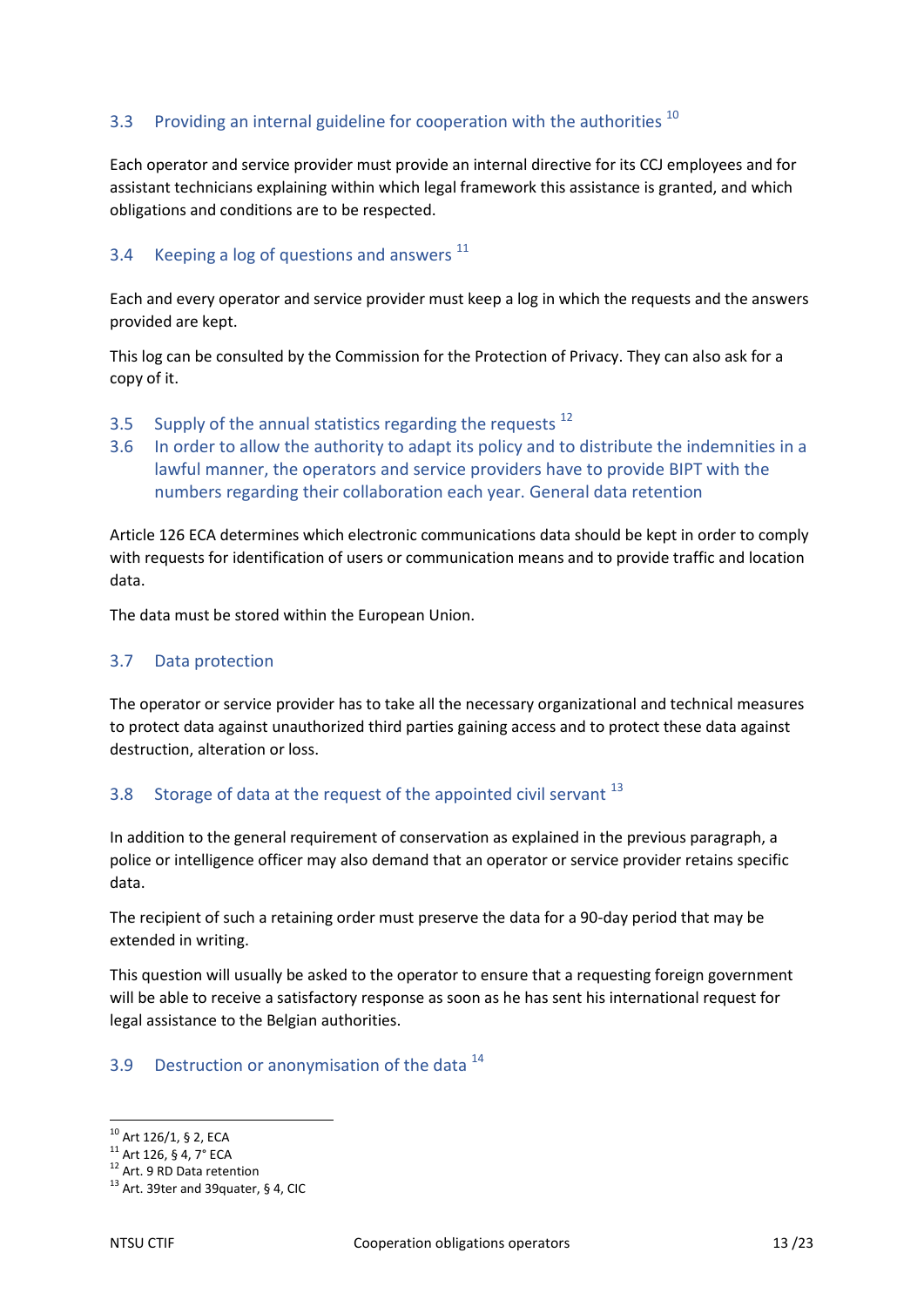As soon as the legal basis for the retention of electronic communications data is lost because the intended period has elapsed, the operator or service provider must delete or anonymize the relevant data as provided for in the basic principle described in Article 122 ECA.

## <span id="page-13-0"></span>3.10 Obligation to provide information about their services and security <sup>15</sup>

An operator or service provider must provide information to the prosecuting government regarding the services it provides and the ability to access it in clear language.

## <span id="page-13-1"></span>3.11 Participation obligation to access communications<sup>16</sup>

An operator or service provider must, if requested, provide technical assistance to access electronic communications.

#### <span id="page-13-2"></span>3.12 Provision of identification data and data about services provided

The operator must provide information to a requesting government about:

- the identification of subscribers or users of their services (personal data, address, billing address, contract, etc.)
- the identification of the electronic means of communication used (e.g. IMEI, IMSI, IP, MAC, ...)
- the identification of services to which a person is subscribed or which are being used on a regular basis by a user

## <span id="page-13-3"></span>3.13 Delivery of traffic and location data

The operator must provide information to a requesting government about:

- the identification of subscribers or users of their services (personal data, address, billing address, contract, etc.)
- the identification of the electronic means of communication used (e.g. IMEI, IMSI, IP, MAC, ...)
- the identification of services to which a person is subscribed or which are being used on a regular basis by a user

#### <span id="page-13-4"></span>3.14 Obligation to intercept and provide intercepted data

An operator or service provider must be able to forward real-time data from a designated electronic communications service to the NTSU-CTIF (Central Technical Interception Facility).

#### <span id="page-13-5"></span>3.15 Time synchronization and accuracy of requested timestamps

 $\overline{a}$ 

<sup>14</sup> Art. 122 and 126, § 4, 6° ECA

<sup>15</sup> Art. 90quater, § 4, and Art. 88quater CIC

<sup>&</sup>lt;sup>16</sup> Art. 90quater, § 4, and Art. 88quater CIC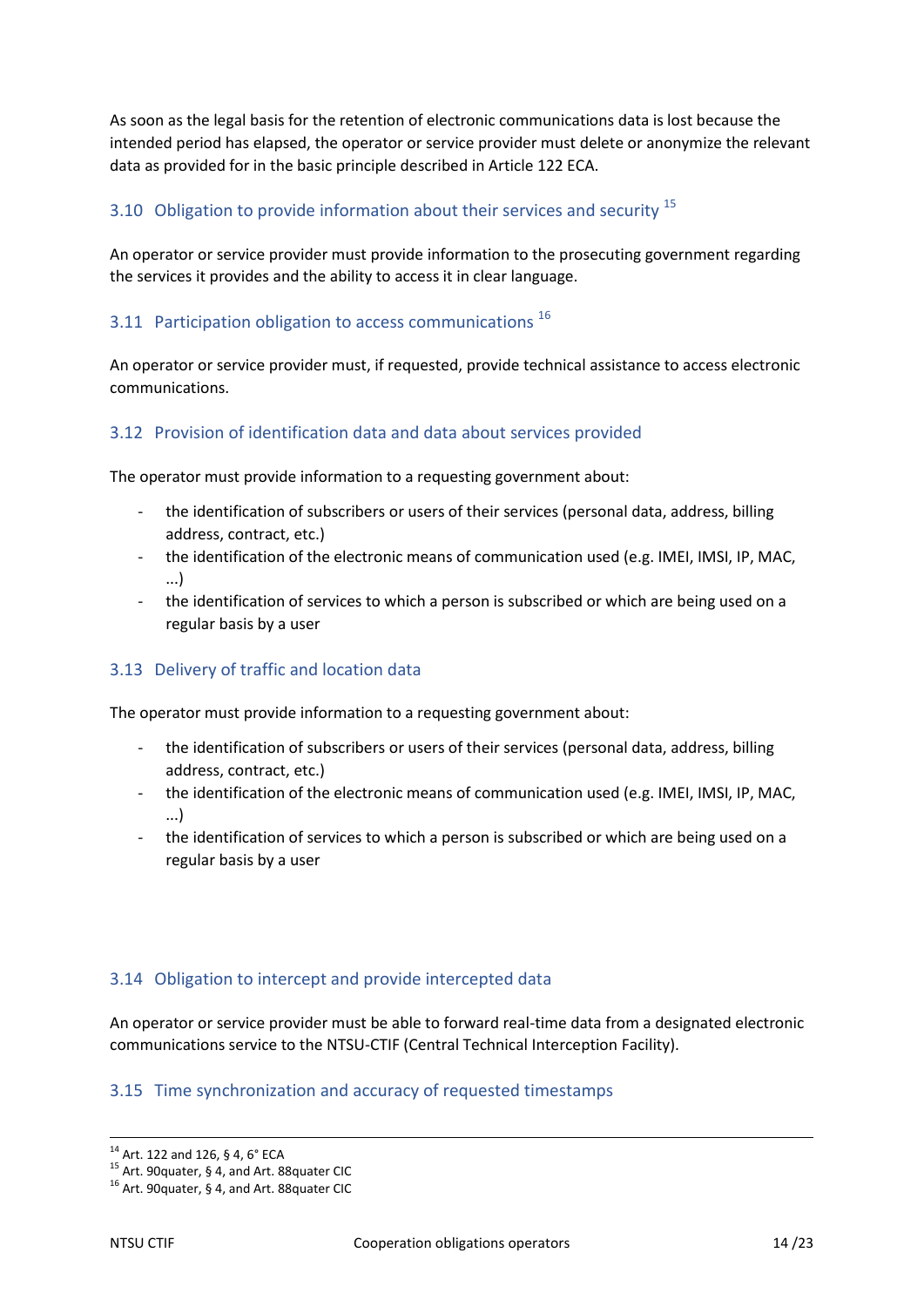Time playing a crucial role in electronic communications, it is imperative that the time setting of all systems involved continuously synchronizes with a reliable time signal such as an atomic clock or GPS time signal.

If timetables are to be related to traffic data, they will be displayed with an accuracy of up to one second.

## <span id="page-14-0"></span>3.16 Confidentiality obligation

All persons who need to treat the questions in the warrant and the data that form the answer are subject to professional secrecy.

This means that they cannot disclose information about the warrant, the prosecuting government, the question(s) asked, the person(s) concerned, the answer or any other information about this warrant to persons other than those belonging to the CCJ.

If technicians are requested to provide assistance regarding the warrant, then this will be done under the responsibility of the CCJ and only strictly necessary information will be communicated to the relevant technicians.

These technicians are also bound by this confidentiality obligation.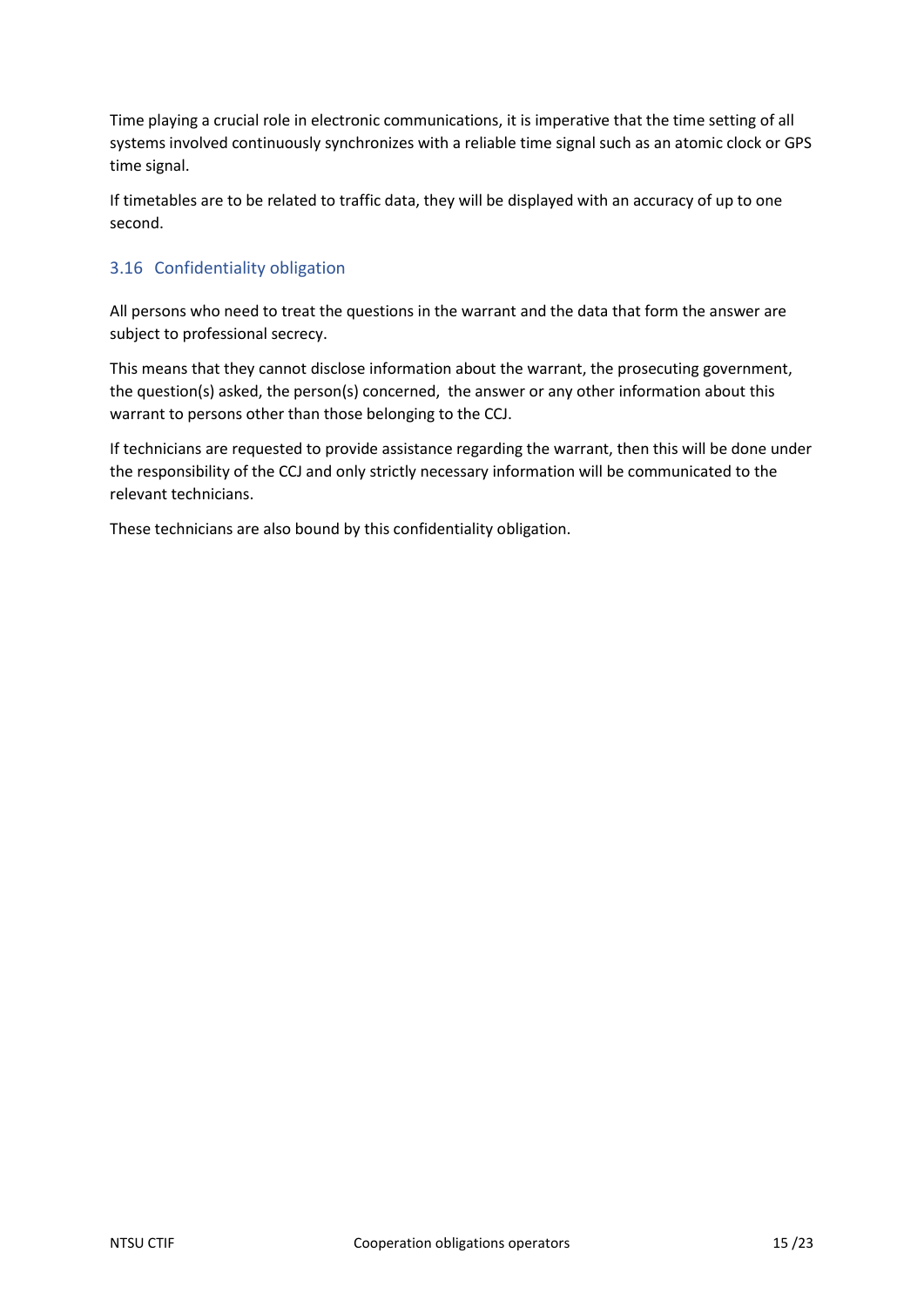## <span id="page-15-0"></span>4 Penalties

## <span id="page-15-1"></span>4.1 Letting disappear, destroy or modify data for which retention is requested

If a person who was asked to retain data destroys, lets disappear or modifies this data, he will be punished with an imprisonment ranging from six months to one year and with a fine of twenty six to twenty thousand euros or with one of those penalties separately.

## <span id="page-15-2"></span>4.2 Non-compliance with the obligation to retain data as imposed by the Act<sup>17</sup>

In case of non-compliance to retain data as imposed by the Act, the Act stipulates fines up to 50,000 euros.

#### <span id="page-15-3"></span>4.3 Refusal of cooperation or non-cooperation within the requested time

Depending on the requested cooperation, failure to provide the legally required cooperation will be punished by fines or imprisonment.

Likewise, failure to provide the requested cooperation in real time or at the times requested by the competent authority shall be punished equally.

The fines can range from twenty six to twenty thousand euros.

Prison sentences can range from six months to one year.

## <span id="page-15-4"></span>4.4 Infringement of confidentiality

Any breach of confidentiality by giving for example unauthorized third parties access or giving them some information about the requested cooperation, the persons enrolled, the places or the telecommunications means shall be punished in accordance with Article 458 of the Criminal Code.

Unauthorized third parties in this context are all persons who do not belong to the Coordination Cell.

However, technicians may be enabled to provide special assistance to the members of the Coordination Cell. From that moment on, they are also subject to this confidentiality obligation.

It is therefore important to inform the relevant staff of this confidentiality obligation.

**<sup>.</sup>**  $17$  Art. 126 and Art. 145 ECA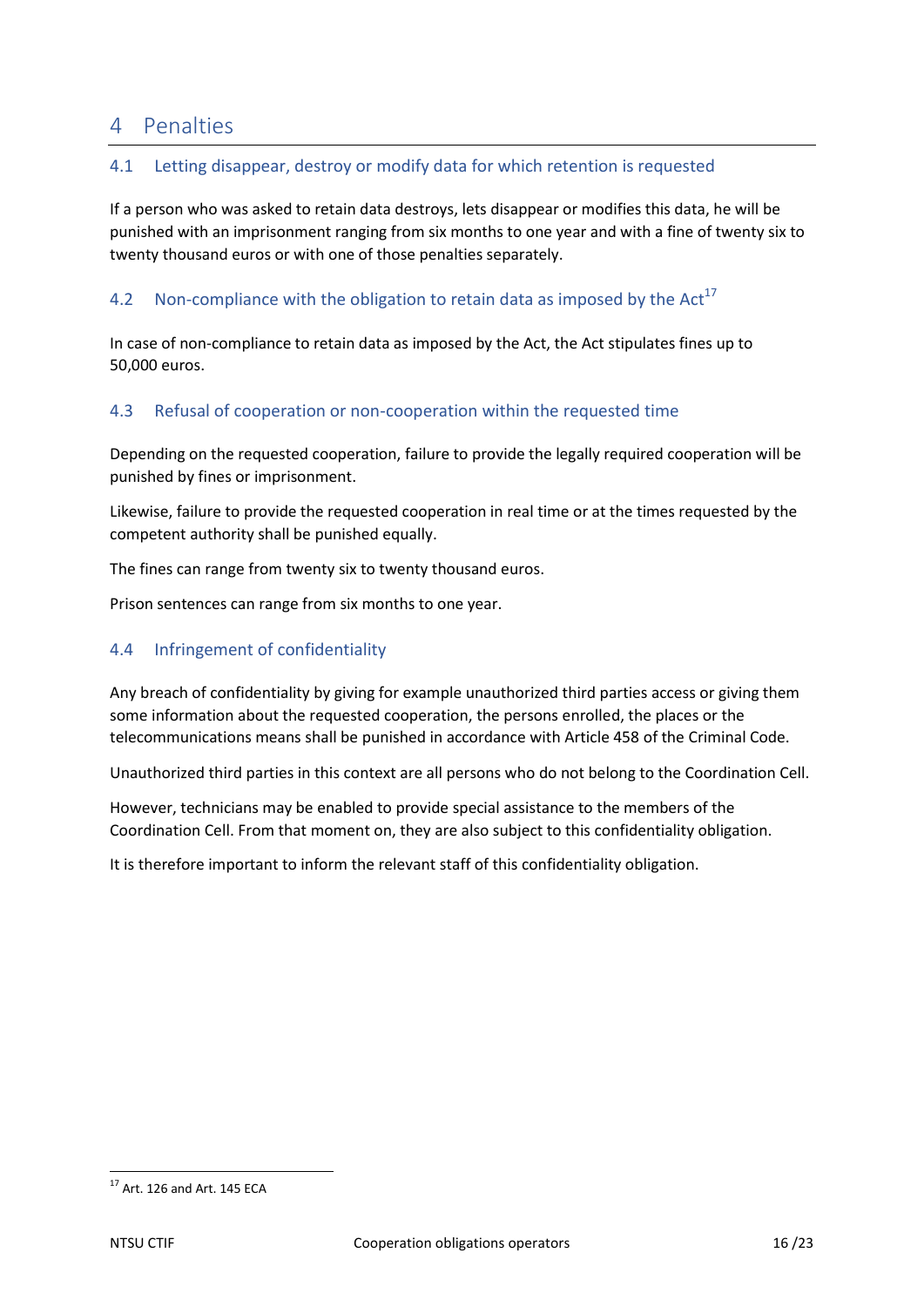## <span id="page-16-0"></span>5 Compensation fees

## <span id="page-16-1"></span>5.1 General principles regarding reimbursement of operators and service providers

The attachment to the RD's obligation of cooperation in judicial proceedings determines the compensation provided for the requested cooperation of operators or service providers.

All investments or operating costs incurred by operators or service providers to enable their cooperation with the competent authorities in accordance with the procedures laid down by law or imposed by the government shall be borne by these operators or service providers.

The government compensates only 5 activities with a specific rate: query of historical data, demand for real-time traffic or localization data, survey of cell tower data, request for cooperation for interception of communications and the demand for exceptional requests.

## <span id="page-16-2"></span>5.2 The specific reimbursed services with compensation

| Point                  | Service                                                                   | Compensation                                 |
|------------------------|---------------------------------------------------------------------------|----------------------------------------------|
| Art. 2,<br>$1^{\circ}$ | Observation in real time                                                  | €92                                          |
| Art. 2,<br>2°          | Observation of historical data (retro)                                    | € 80                                         |
| Art. 2,<br>$3^{\circ}$ | Observation in network<br>(Transmission masts / network access<br>points) | € 115                                        |
| Art. 2,<br>$4^{\circ}$ | Interception of communication                                             | € 140                                        |
| Art. 2,<br>$5^\circ$   | Specific requests<br>See definition in Article 1 of the Annex             | Actual costs<br>After submission of evidence |

The warrants that give rise to a remuneration per service rendered are:

Any operator or service provider delivering one of the services above based on a warrant shall be reimbursed in accordance with this tariff.

## <span id="page-16-3"></span>5.3 Specific requests

The specific request referred to in Art. 2, 5 °, shall be understood as an exceptional request not mentioned under another item of this Annex and showing such demonstrable form of complexity that the operator of an electronic communications network or the provider of electronic communications services cannot respond to it automatically but only through the intervention of one or more technical experts.

Thus, a specific request does not mean the warrant for the provision of services that fall within the categories of services with a specific tariff or services within the framework of the fee.

For these services, operators and service providers are expected to have optimized their operation so that they can promptly provide the government with the requested service or provide the information so that no further intervention is needed from technicians.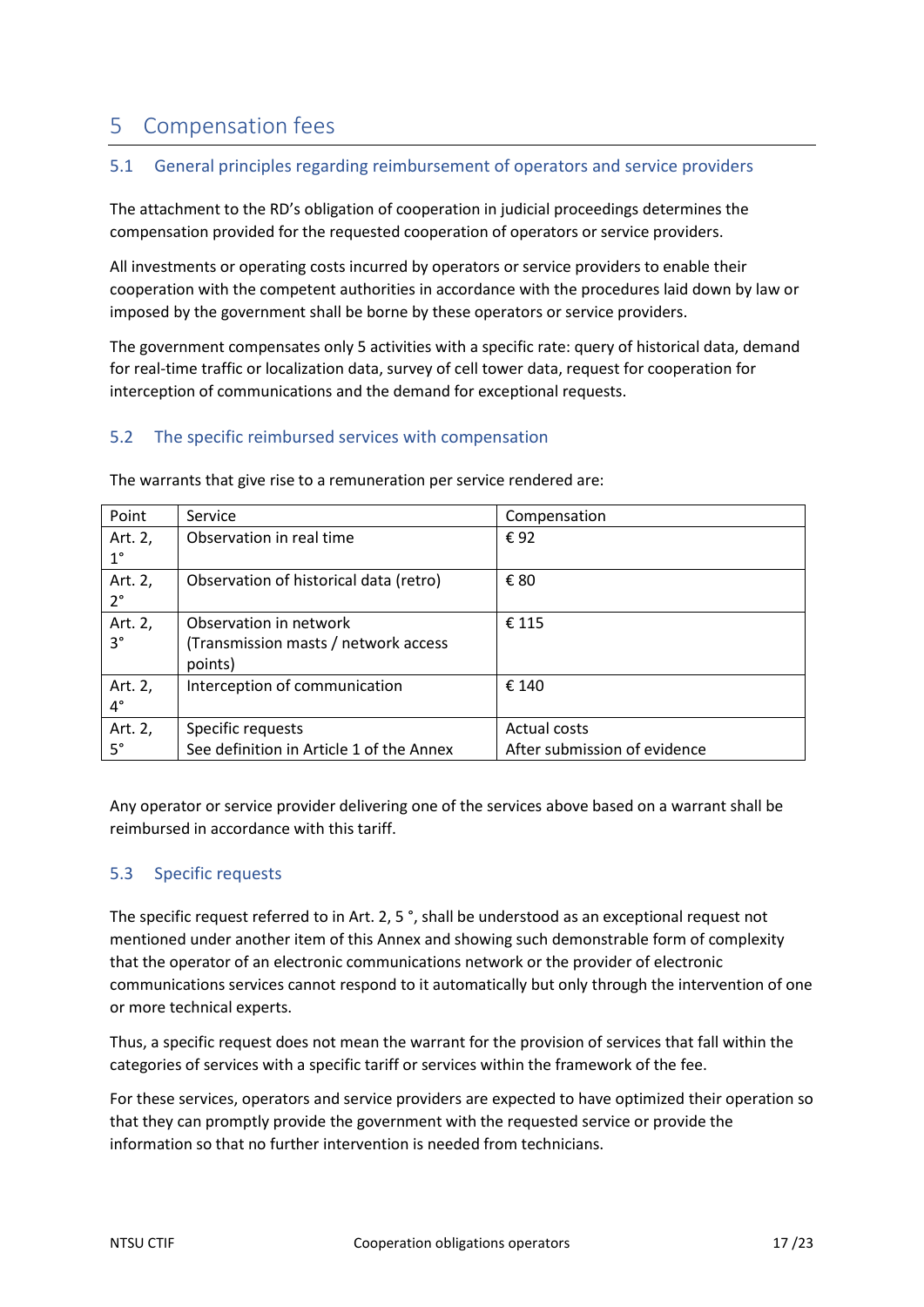## <span id="page-17-0"></span>5.4 Other services falling in a flat rate

With the aim of facilitating the processing of warrants and, in particular, facilitating the invoicing of services, all services provided for in the previous rate scheme valid from 2013 to 2016, for which no own specific rate is currently provided, fall within the flat rate.

The services falling under the flat rate are the following:

| Copy contract                                                                    |
|----------------------------------------------------------------------------------|
| Copy receipt                                                                     |
| Area Coverage map                                                                |
| Identification                                                                   |
| Delivery of services purchased by a person                                       |
| Delivery of services purchased at an address                                     |
| <b>IMEI track</b>                                                                |
| <b>ISMI track</b>                                                                |
| Identification of a user of an IP address / Notification of a used IP address    |
| Communication of an IP address assigned to a user at a given time/a given period |
| Operator service track                                                           |
| Point of sale                                                                    |
| PUK code                                                                         |
| Voice mail reset                                                                 |
| Information about recharging                                                     |
| Payment method call originating from a phone cell                                |

## <span id="page-17-1"></span>5.5 Distinction between large and small operators

The RD's obligation of cooperation in judicial proceedings distinguishes between large and small operators and service providers.

A large operator / service provider is a party that receives more than 4% of the annual number of applications for which no specific rate is provided (and which fall within the flat rate).

All other operators are subject to compensation for unspecified services under the remuneration scheme for small operators.

## <span id="page-17-2"></span>5.6 The flat-rate services reimbursed by an annual fee for large operators

All other services that fall within the flat rate and cannot be considered as specific requests, and are provided by the major operators on behalf of the judicial authorities, are reimbursed by means of an annual fee.

This lump sum and its distribution are recorded annually by Royal Decree.

For 2017 and 2018 this is set at  $\epsilon$  1.3 million.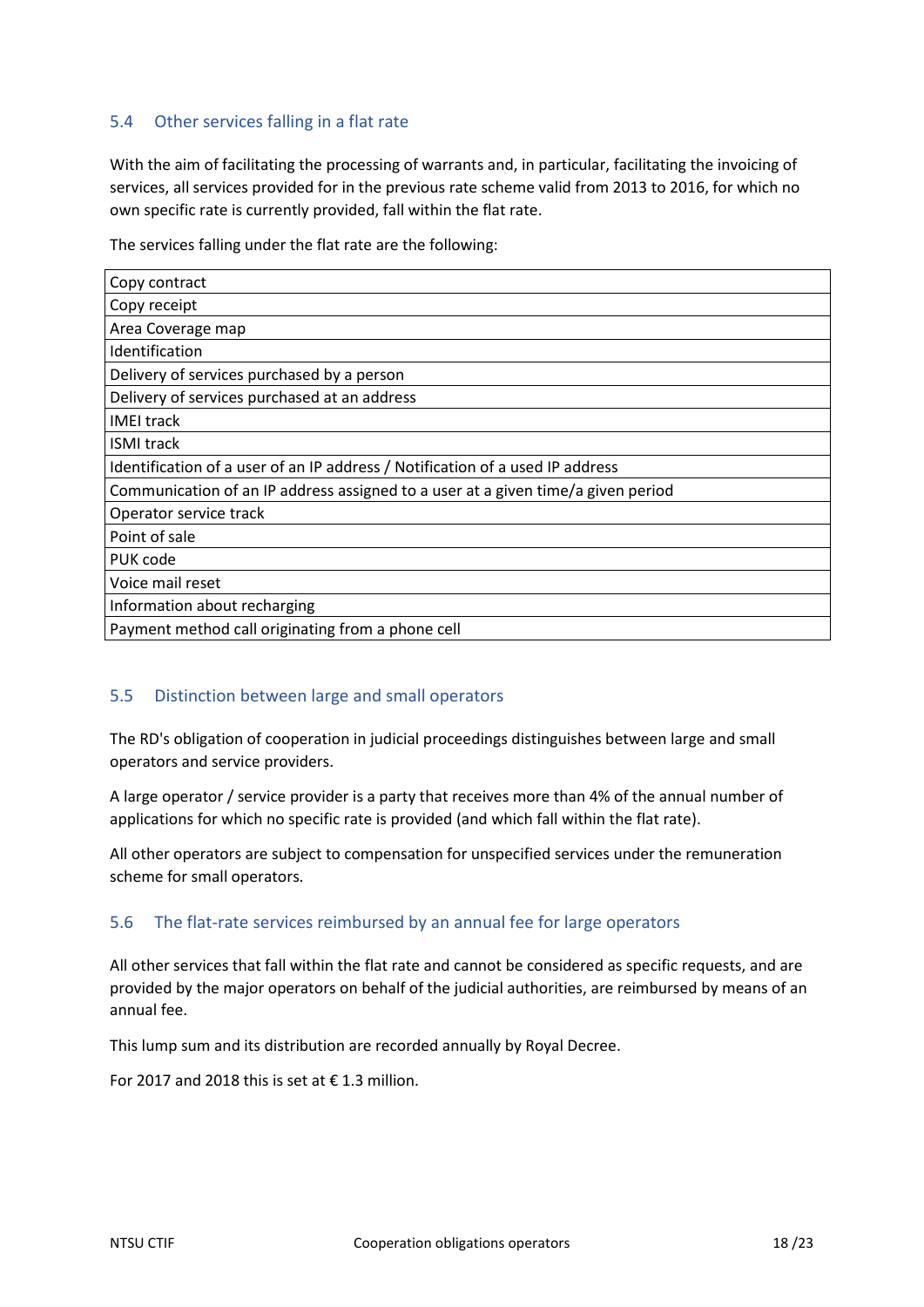The distribution of this fee is settled according to a distribution key which will be based on a 5-year moving average of the 5 largest performance amounts.<sup>18</sup>

Currently, only Proximus, Telenet and Orange are considered to be major operators. No other operator or service provider exceeds the 4% stated.

## <span id="page-18-0"></span>5.7 The fee for small operators

Small operators can receive an annual fee of  $\epsilon$  1,000 for the service to the judicial authorities if they:

- Have communicated their data from their Coordination Cell to BIPT
- Engage and prepare for using the TANK exchange platform

## <span id="page-18-1"></span>6 Role NTSU-CTIF

Art. 46bis and 88bis Sv state that the authorities cannot only direct their questions to operators and service providers, but can also do so through a police service appointed by his Majesty.

Art. 1, 3 and 10bis of the RD's obligation of compulsory legal proceedings indicate the NTSU-CTIF as this service.

Art. 3, 4, 5 and 6 of the RD's obligation of information disclosure determines that the intelligence service provider may determine the way in which the information is to be provided.

Since 2003, the NTSU-CTIF has been the administrator of the central interception infrastructure within the framework of judicial investigations. Since 2010, the CTIF infrastructure is also used for interceptions carried out on demand from intelligence services.

The NTSU-CTIF will run the TANK project

|                       | Availability       | <b>Contact Details</b>               |
|-----------------------|--------------------|--------------------------------------|
| Permanently available | 24/7 via telephone | 02 642 77 11                         |
| <b>Staff CTIF</b>     |                    | DSU.NTSU.CTIF.PERM@police.belgium.eu |
| Permanently available | $24/7$ only        | DSU.NTSU.CTIF.IT@police.belgium.eu   |
| staff ICT CTIF        | through perm CTIF  |                                      |

# <span id="page-18-2"></span>7 Regulatory authority for the exchange of information

By virtue of Art. 10bis of the RD cooperation requirements judiciary requests and Art. 6 of the RD cooperation requirements intelligence services the government has the opportunity to determine the mode and format of the data exchange.

By virtue of Art. 10bis of the RD cooperation requirements judiciary requests and Art. 6 of the RD cooperation requirements intelligence services the government may choose options among the ETSI and 3GPP standards to standardize the format and the data transfer.

# <span id="page-18-3"></span>8 Project Tank

## <span id="page-18-4"></span>8.1 General description of the project

**.** 

<sup>&</sup>lt;sup>18</sup> As these services no longer have tariffs of their own, the distribution key is calculated based on the tariff in force from 2013 to 2016.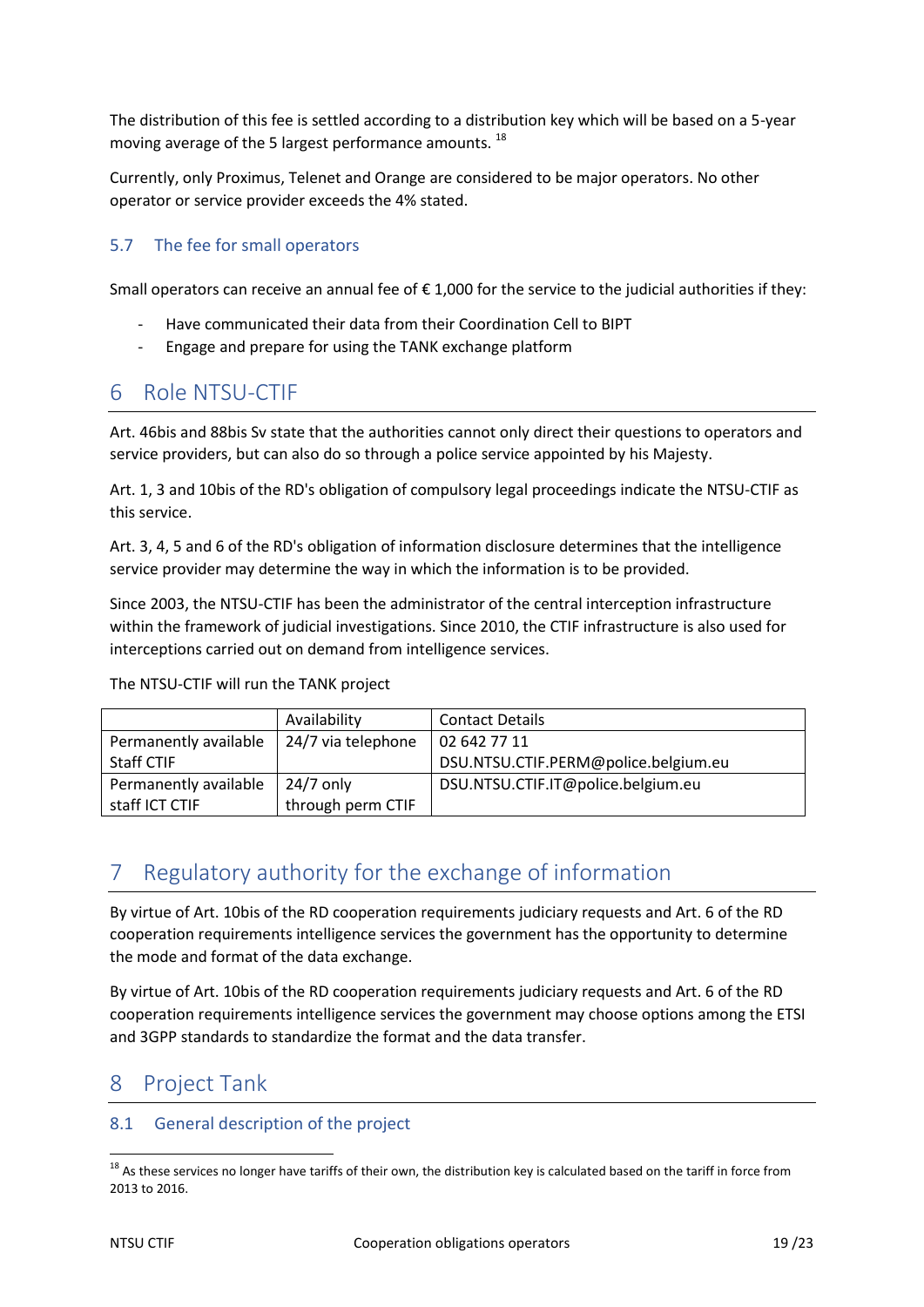The TANK2.0 project will provide for the development of the automated exchange of questions and answers between the police and intelligence services on the one hand and the operators and service providers on the other hand.

The users of the police or intelligence services will have access to this application by means of an internal website in their normal working environment and in accordance with a claim from a competent authority, will be able to upload the demands and add the corresponding warrants. Via the same way, they will be able to download the data as soon as they are available.

As soon as the question is submitted, it is handled by TANK, with a unique number and formatted in a specific digital format.

The operators will either be able to pick up this request from the TANK Web server or receive these requests via Web services. Once they have been processed, operators will be able to post their response to the same Web server or transfer through Web services.

The operators and service providers working with the TANK Web server will be notified by mail whenever a new question is available.

TANK will strive to automate a maximum number of question types, including real-time observation questions and interception requests. The operator concerned will then transfer this information in response to these requests to the Central Interception Infrastructure of the government.

The registration of the queries and replies in TANK will provide the basis for supporting the payment of services with a specific rate on the one hand and for the calculation of the distribution key of the annual fee for large operators on the other.

## <span id="page-19-0"></span>8.2 Architecture

Finally, the architecture of the exchange platform will be determined in the development phase. Basically, the architecture of TANK is:

- A database that stores questions, justification documents, answers received. The answers will only be saved for a limited time until verification by the applicant.
- A Web server with Web application for the requesting users
- A Web server with Web application for the operators
- A mail server that will send messages each time new questions are available
- A Web service platform for a fully automated encrypted exchange of questions and answers between TANK and fully integrated operators

## <span id="page-19-1"></span>8.3 Determination of standard response formats

To put an end to the different response formats currently used by operators and service providers, the project will primarily seek to determine a fixed answer format for the different types of questions. This format must be respected regardless of the operator or service provider.

## <span id="page-19-2"></span>8.4 Planning the project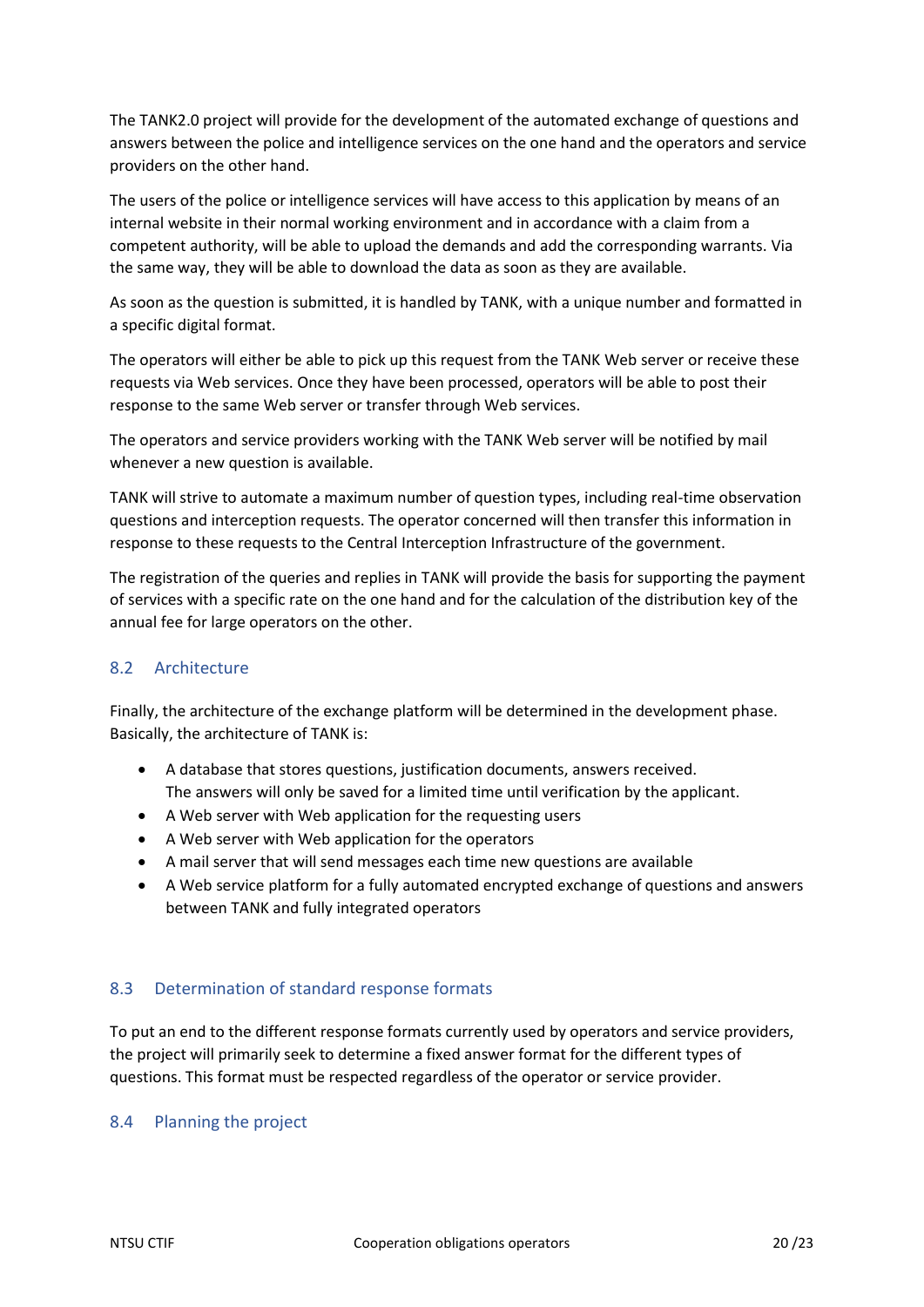The preliminary study of the project TANK took place in 2016. In May 2017 the development of the project will start with an expected development time of approximately one calendar year.

The development will be done in two stages:

Phase 1: development of database Web applications for users and operators, mail services and the automation of the questions regarding identification.

Scheduled completion phase 1: Q4 2017.

Phase 2: development of Web services for automated data exchange with major operators, the further automation of other questions including questions for real-time monitoring and interception.

Scheduled completion phase 2: Q2 2018

#### <span id="page-20-0"></span>8.5 Integration possibilities with TANK

It is clear that the need for integration into the TANK system will depend on the number of questions that operators receive annually. To prevent a costly integration for small operators and to enable new operators immediately into the operational processes of the government, two options have been taken into consideration:

- "Light integration": the operator or service provider only uses the Web application and will be notified by mail of the fact that a new request has arrived.
- "Full integration": for each type of question it will be possible to arrive at an automated exchange of questions and answers based upon Web services.

In the first place the "full integration" is only provided for the major operators or service providers. If a small operator or service provider, however, estimates that the number of questions he must process is sufficiently high to switch to "full integration" for certain types of questions, then he will address this demand to NTSU CTIF. After an evaluation of this demand, it will be decided whether the request will be granted.

Depending on the progress of the development, questions will first be made available only through the Web application. Subsequently

..........................................................................................................................................

Operators or service providers will therefore be asked to work via the Web application for certain types of questions and through Web services for other questions.

#### <span id="page-20-1"></span>8.6 Cooperation requirements regarding TANK

Although the current legal framework provides direct questioning and a search through an intermediate party, it is the intention of the government to process all queries with TANK. Once TANK as an exchange platform has been put in place, the relevant legal provisions will be further adjusted to this effect.

All operators, whether they are small or large operators, will therefore eventually be obliged to cooperate with the government through the exchange platform TANK.

To cooperate with TANK it is necessary that such operator or service provider:

- provides the contact details of its Coordination Cell Justice and its members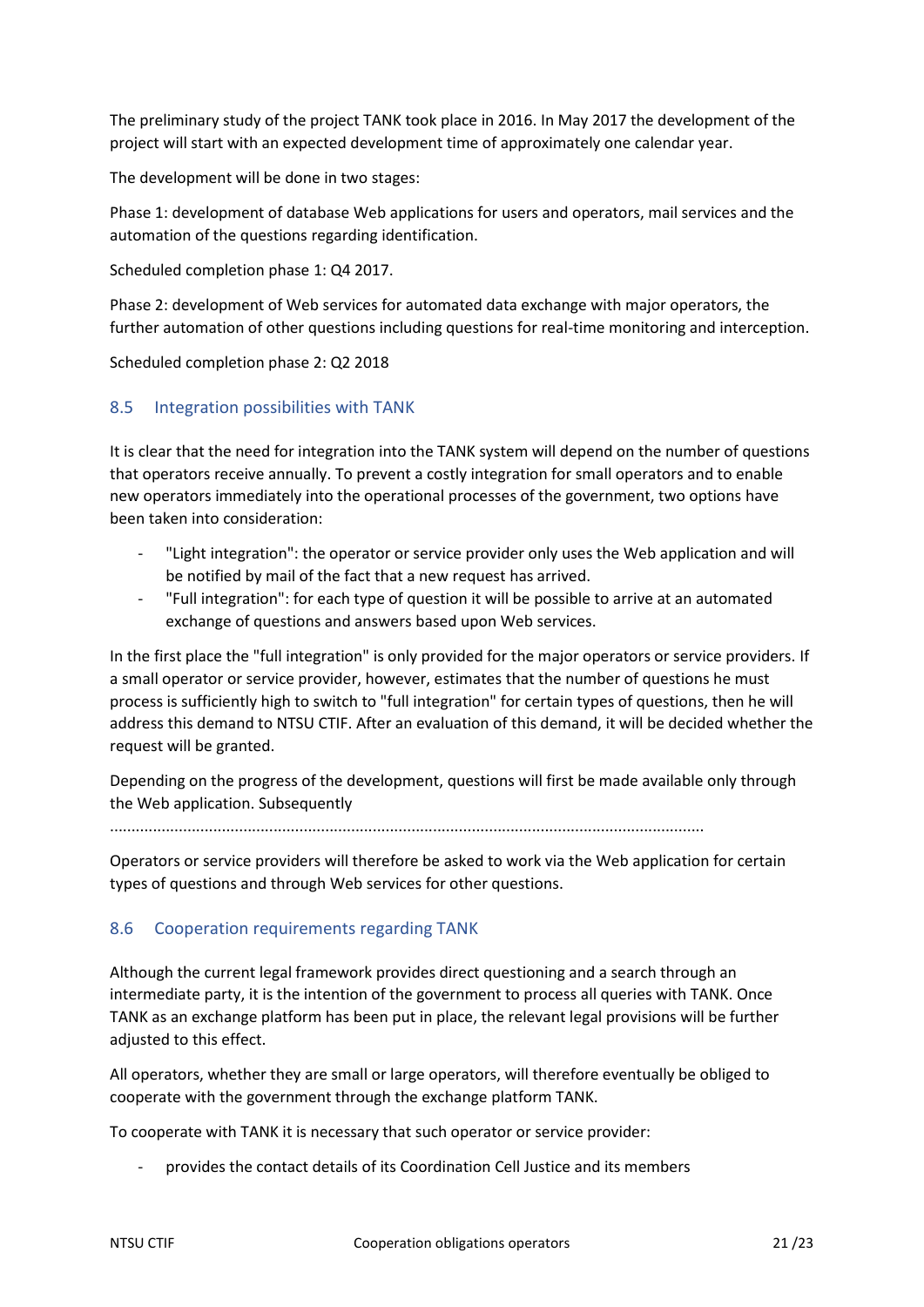- employs as members of the CCJ people with a security clearance
- provides an e-mail address with the following structure TANK.CCJ@providername.extension
- guarantees that the mailbox will be checked regularly to gain knowledge of new demands
- collects via the Web application every new notification mail corresponding to a new demand
- compiles the answers according to the format determined by government
- compiles the answer files according to a format that will be announced later

The engagement will go further, for those operators who want "a full integration"

- The development of integrated applications that will communicate through Web services with TANK
- The integration with the central system for interception for demands of observation in real time and the interception of telecommunications